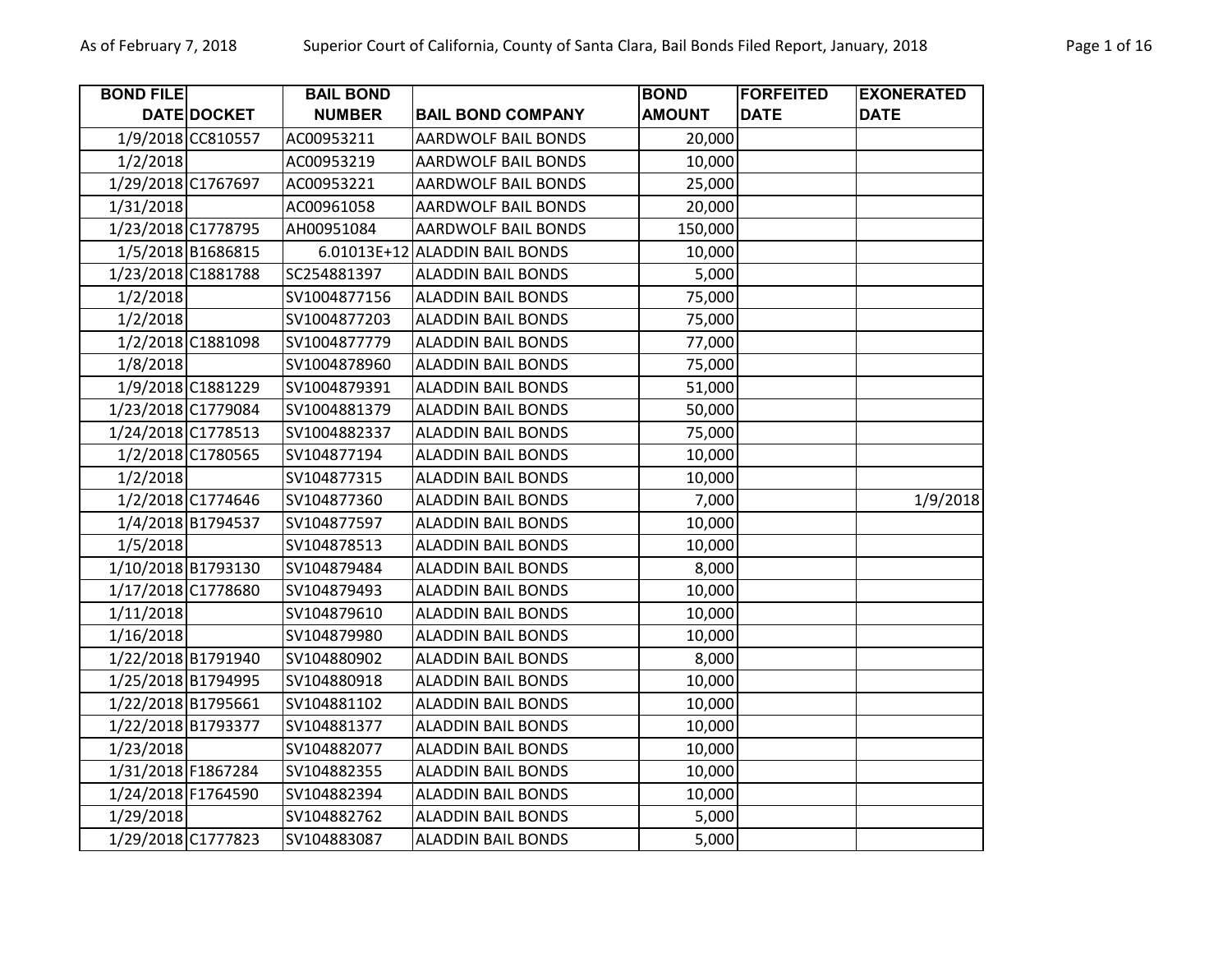| <b>BOND FILE</b>   |                   | <b>BAIL BOND</b> |                           | <b>BOND</b>   | <b>FORFEITED</b> | <b>EXONERATED</b> |
|--------------------|-------------------|------------------|---------------------------|---------------|------------------|-------------------|
|                    | DATE DOCKET       | <b>NUMBER</b>    | <b>BAIL BOND COMPANY</b>  | <b>AMOUNT</b> | <b>DATE</b>      | <b>DATE</b>       |
| 1/29/2018          |                   | SV104883524      | <b>ALADDIN BAIL BONDS</b> | 10,000        |                  |                   |
| 1/29/2018          |                   | SV104883568      | <b>ALADDIN BAIL BONDS</b> | 10,000        |                  |                   |
| 1/29/2018          |                   | SV104883721      | <b>ALADDIN BAIL BONDS</b> | 10,000        |                  |                   |
| 1/8/2018           |                   | SV1504879103     | <b>ALADDIN BAIL BONDS</b> | 51,000        |                  |                   |
| 1/25/2018 C1775683 |                   | SV1504882612     | <b>ALADDIN BAIL BONDS</b> | 100,000       |                  |                   |
|                    | 1/3/2018 F1767051 | SV2504877180     | <b>ALADDIN BAIL BONDS</b> | 225,000       |                  |                   |
| 1/17/2018          |                   | SV25480246       | <b>ALADDIN BAIL BONDS</b> | 20,000        |                  |                   |
| 1/31/2018          |                   | SV254840506      | <b>ALADDIN BAIL BONDS</b> | 25,000        |                  |                   |
|                    | 1/9/2018 C1778679 | SV254876590      | <b>ALADDIN BAIL BONDS</b> | 15,000        |                  |                   |
| 1/11/2018 C1498468 |                   | SV254876891      | <b>ALADDIN BAIL BONDS</b> | 25,000        |                  |                   |
|                    | 1/2/2018 B1895986 | SV254877116      | <b>ALADDIN BAIL BONDS</b> | 13,000        |                  |                   |
|                    | 1/2/2018 C1522618 | SV254877214      | <b>ALADDIN BAIL BONDS</b> | 15,000        |                  |                   |
| 1/2/2018           |                   | SV254877398      | <b>ALADDIN BAIL BONDS</b> | 25,000        |                  |                   |
| 1/2/2018           |                   | SV254877559      | <b>ALADDIN BAIL BONDS</b> | 25,000        |                  |                   |
| 1/2/2018           |                   | SV254877591      | <b>ALADDIN BAIL BONDS</b> | 25,000        |                  |                   |
| 1/2/2018           |                   | SV254877610      | <b>ALADDIN BAIL BONDS</b> | 21,000        |                  |                   |
| 1/2/2018           |                   | SV254877639      | <b>ALADDIN BAIL BONDS</b> | 12,000        |                  |                   |
| 1/2/2018           |                   | SV254877672      | <b>ALADDIN BAIL BONDS</b> | 11,000        |                  |                   |
|                    | 1/2/2018 B1795088 | SV254877690      | <b>ALADDIN BAIL BONDS</b> | 20,000        |                  |                   |
| 1/2/2018           |                   | SV254877692      | <b>ALADDIN BAIL BONDS</b> | 25,000        |                  |                   |
| 1/2/2018           |                   | SV254877815      | <b>ALADDIN BAIL BONDS</b> | 25,000        |                  |                   |
|                    | 1/4/2018 B1794723 | SV254877924      | <b>ALADDIN BAIL BONDS</b> | 12,000        |                  |                   |
|                    | 1/3/2018 C1776436 | SV254877939      | <b>ALADDIN BAIL BONDS</b> | 25,000        |                  |                   |
| 1/3/2018           |                   | SV254877989      | <b>ALADDIN BAIL BONDS</b> | 15,000        |                  |                   |
|                    | 1/4/2018 C1773433 | SV254878071      | <b>ALADDIN BAIL BONDS</b> | 15,000        |                  |                   |
| 1/5/2018           |                   | SV254878441      | <b>ALADDIN BAIL BONDS</b> | 10,000        |                  |                   |
|                    | 1/8/2018 B1791136 | SV254878480      | <b>ALADDIN BAIL BONDS</b> | 25,000        |                  |                   |
| 1/8/2018           |                   | SV254878606      | <b>ALADDIN BAIL BONDS</b> | 25,000        |                  |                   |
| 1/8/2018           |                   | SV254878631      | <b>ALADDIN BAIL BONDS</b> | 25,000        |                  |                   |
| 1/9/2018           |                   | SV254878677      | <b>ALADDIN BAIL BONDS</b> | 20,000        |                  |                   |
| 1/9/2018           |                   | SV254878712      | <b>ALADDIN BAIL BONDS</b> | 25,000        |                  |                   |
| 1/8/2018           |                   | SV254878801      | <b>ALADDIN BAIL BONDS</b> | 25,000        |                  |                   |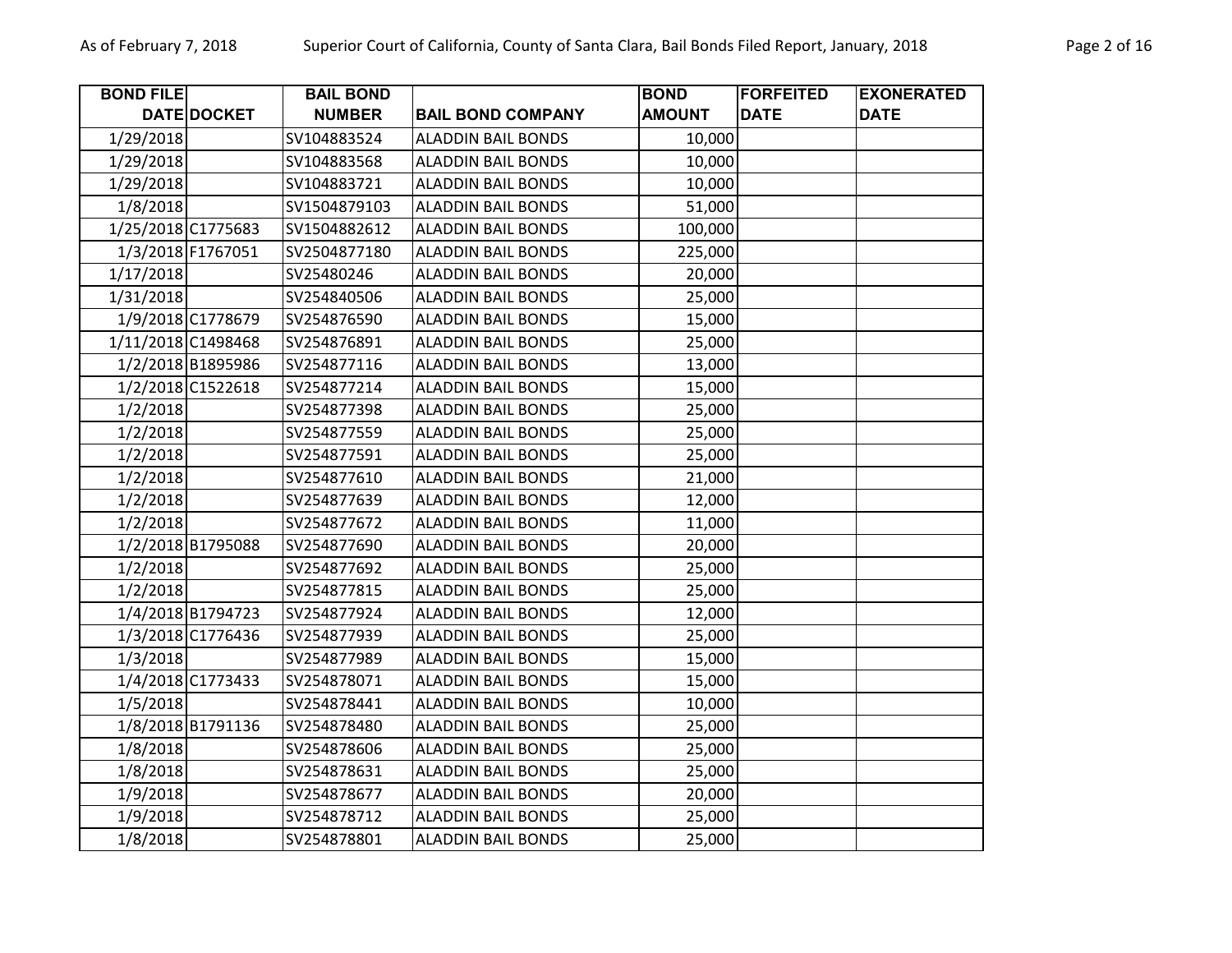| <b>BOND FILE</b>   |                   | <b>BAIL BOND</b> |                           | <b>BOND</b>   | <b>FORFEITED</b> | <b>EXONERATED</b> |
|--------------------|-------------------|------------------|---------------------------|---------------|------------------|-------------------|
|                    | DATE DOCKET       | <b>NUMBER</b>    | <b>BAIL BOND COMPANY</b>  | <b>AMOUNT</b> | <b>DATE</b>      | <b>DATE</b>       |
|                    | 1/8/2018 C1647262 | SV254878835      | <b>ALADDIN BAIL BONDS</b> | 11,000        | 1/31/2018        |                   |
| 1/9/2018           |                   | SV254878942      | <b>ALADDIN BAIL BONDS</b> | 20,000        |                  |                   |
| 1/9/2018           |                   | SV254879404      | <b>ALADDIN BAIL BONDS</b> | 25,000        |                  |                   |
| 1/16/2018 CC776033 |                   | SV254879456      | <b>ALADDIN BAIL BONDS</b> | 20,000        |                  |                   |
| 1/10/2018 C1508611 |                   | SV254879559      | <b>ALADDIN BAIL BONDS</b> | 15,000        |                  |                   |
| 1/16/2018 C1763612 |                   | SV254879901      | <b>ALADDIN BAIL BONDS</b> | 20,000        |                  |                   |
| 1/16/2018 C1779813 |                   | SV254879930      | <b>ALADDIN BAIL BONDS</b> | 25,000        |                  |                   |
| 1/16/2018 B1795138 |                   | SV254879950      | <b>ALADDIN BAIL BONDS</b> | 20,000        |                  |                   |
| 1/16/2018          |                   | SV254880526      | <b>ALADDIN BAIL BONDS</b> | 21,000        |                  |                   |
| 1/16/2018          |                   | SV254880563      | <b>ALADDIN BAIL BONDS</b> | 15,000        |                  |                   |
| 1/16/2018          |                   | SV254880567      | <b>ALADDIN BAIL BONDS</b> | 20,000        |                  |                   |
| 1/16/2018 CC246425 |                   | SV254880579      | <b>ALADDIN BAIL BONDS</b> | 25,000        |                  |                   |
| 1/19/2018 F1661302 |                   | SV254880610      | <b>ALADDIN BAIL BONDS</b> | 20,000        |                  |                   |
| 1/22/2018 B1582295 |                   | SV254880612      | <b>ALADDIN BAIL BONDS</b> | 25,000        |                  |                   |
| 1/16/2018          |                   | SV254880747      | <b>ALADDIN BAIL BONDS</b> | 25,000        |                  |                   |
| 1/16/2018          |                   | SV254880801      | <b>ALADDIN BAIL BONDS</b> | 25,000        |                  |                   |
| 1/23/2018 C1771317 |                   | SV254880832      | <b>ALADDIN BAIL BONDS</b> | 25,000        |                  |                   |
| 1/22/2018 B1795085 |                   | SV254880890      | <b>ALADDIN BAIL BONDS</b> | 15,000        |                  |                   |
| 1/18/2018 C1756865 |                   | SV254881166      | <b>ALADDIN BAIL BONDS</b> | 20,000        |                  |                   |
| 1/23/2018          |                   | SV254881461      | <b>ALADDIN BAIL BONDS</b> | 20,000        |                  |                   |
| 1/31/2018 C1523587 |                   | SV254881506      | <b>ALADDIN BAIL BONDS</b> | 15,000        |                  |                   |
| 1/24/2018 C1757001 |                   | SV254881783      | <b>ALADDIN BAIL BONDS</b> | 15,000        |                  |                   |
| 1/23/2018          |                   | SV254881853      | <b>ALADDIN BAIL BONDS</b> | 25,000        |                  |                   |
| 1/31/2018 C1765162 |                   | SV254881949      | <b>ALADDIN BAIL BONDS</b> | 15,000        |                  |                   |
| 1/25/2018          |                   | SV254882540      | <b>ALADDIN BAIL BONDS</b> | 15,000        |                  |                   |
| 1/25/2018 C1780444 |                   | SV254882603      | <b>ALADDIN BAIL BONDS</b> | 20,000        |                  |                   |
| 1/31/2018          |                   | SV254882914      | <b>ALADDIN BAIL BONDS</b> | 15,000        |                  |                   |
| 1/29/2018 C1757152 |                   | SV254883151      | <b>ALADDIN BAIL BONDS</b> | 25,000        |                  |                   |
| 1/31/2018          |                   | SV254883155      | <b>ALADDIN BAIL BONDS</b> | 10,000        |                  |                   |
| 1/29/2018 C1769871 |                   | SV254883182      | <b>ALADDIN BAIL BONDS</b> | 15,000        |                  |                   |
| 1/31/2018          |                   | SV254883217      | <b>ALADDIN BAIL BONDS</b> | 26,000        |                  |                   |
| 1/29/2018 C1757553 |                   | SV254883297      | <b>ALADDIN BAIL BONDS</b> | 25,000        |                  |                   |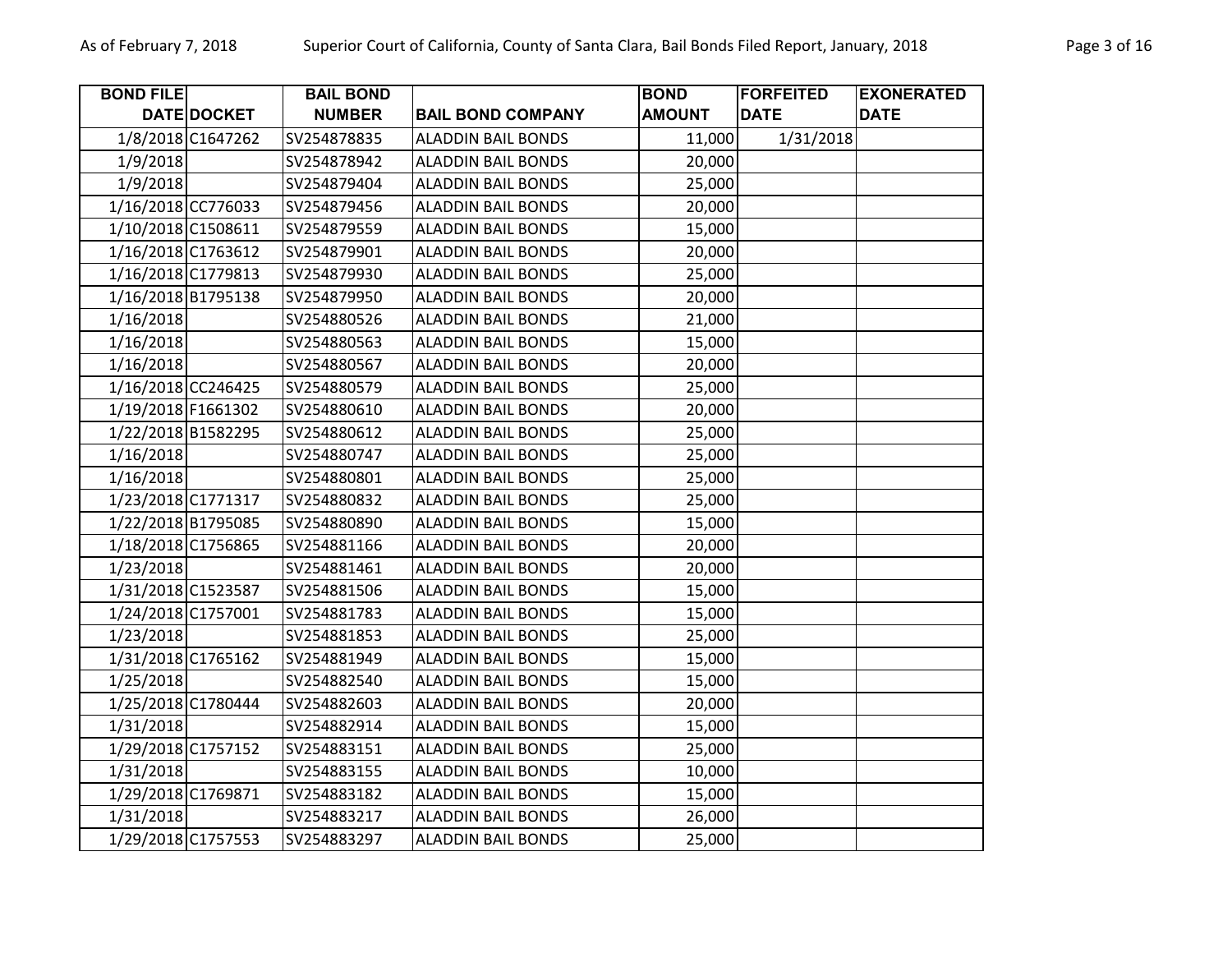| <b>BOND FILE</b>   |                   | <b>BAIL BOND</b> |                           | <b>BOND</b>   | <b>FORFEITED</b> | <b>EXONERATED</b> |
|--------------------|-------------------|------------------|---------------------------|---------------|------------------|-------------------|
|                    | DATE DOCKET       | <b>NUMBER</b>    | <b>BAIL BOND COMPANY</b>  | <b>AMOUNT</b> | <b>DATE</b>      | <b>DATE</b>       |
| 1/31/2018          |                   | SV254883325      | <b>ALADDIN BAIL BONDS</b> | 25,000        |                  |                   |
| 1/29/2018 C1766245 |                   | SV254883418      | <b>ALADDIN BAIL BONDS</b> | 15,000        |                  |                   |
| 1/30/2018 F1764469 |                   | SV254883763      | <b>ALADDIN BAIL BONDS</b> | 15,000        |                  |                   |
| 1/31/2018          |                   | SV254883858      | <b>ALADDIN BAIL BONDS</b> | 20,000        |                  |                   |
| 1/31/2018          |                   | SV254883869      | <b>ALADDIN BAIL BONDS</b> | 25,000        |                  |                   |
| 1/25/2018 C1516689 |                   | SV504839342      | <b>ALADDIN BAIL BONDS</b> | 40,000        |                  |                   |
|                    | 1/2/2018 C1780406 | SV504877343      | <b>ALADDIN BAIL BONDS</b> | 35,000        | 1/24/2018        |                   |
| 1/2/2018           |                   | SV504877474      | <b>ALADDIN BAIL BONDS</b> | 26,000        |                  |                   |
| 1/2/2018           |                   | SV504877784      | <b>ALADDIN BAIL BONDS</b> | 26,000        |                  |                   |
| 1/2/2018           |                   | SV504877882      | <b>ALADDIN BAIL BONDS</b> | 40,000        |                  |                   |
|                    | 1/9/2018 C1776412 | SV504878146      | <b>ALADDIN BAIL BONDS</b> | 25,000        |                  |                   |
| 1/5/2018           |                   | SV504878349      | <b>ALADDIN BAIL BONDS</b> | 35,000        |                  |                   |
|                    | 1/5/2018 C1881171 | SV504878461      | <b>ALADDIN BAIL BONDS</b> | 35,000        |                  |                   |
| 1/5/2018           |                   | SV504878549      | <b>ALADDIN BAIL BONDS</b> | 50,000        |                  |                   |
| 1/9/2018           |                   | SV504878896      | <b>ALADDIN BAIL BONDS</b> | 35,000        |                  |                   |
|                    | 1/9/2018 B1793820 | SV504878980      | <b>ALADDIN BAIL BONDS</b> | 30,000        |                  |                   |
| 1/8/2018           |                   | SV504879074      | <b>ALADDIN BAIL BONDS</b> | 42,000        |                  |                   |
|                    | 1/8/2018 C1771729 | SV504879110      | <b>ALADDIN BAIL BONDS</b> | 50,000        |                  |                   |
| 1/9/2018           |                   | SV504879411      | <b>ALADDIN BAIL BONDS</b> | 30,000        |                  |                   |
| 1/16/2018          |                   | SV504879826      | <b>ALADDIN BAIL BONDS</b> | 40,000        |                  |                   |
| 1/16/2018          |                   | SV504879895      | <b>ALADDIN BAIL BONDS</b> | 26,000        |                  |                   |
| 1/16/2018          |                   | SV504880627      | <b>ALADDIN BAIL BONDS</b> | 40,000        |                  |                   |
| 1/16/2018          |                   | SV504880666      | <b>ALADDIN BAIL BONDS</b> | 25,000        |                  |                   |
| 1/23/2018 C1772321 |                   | SV504881330      | <b>ALADDIN BAIL BONDS</b> | 30,000        |                  |                   |
| 1/23/2018 C1772111 |                   | SV504881382      | <b>ALADDIN BAIL BONDS</b> | 40,000        |                  |                   |
| 1/19/2018 C1776150 |                   | SV504881390      | <b>ALADDIN BAIL BONDS</b> | 42,000        |                  |                   |
| 1/23/2018          |                   | SV504881638      | <b>ALADDIN BAIL BONDS</b> | 26,000        |                  |                   |
| 1/25/2018          |                   | SV504882474      | <b>ALADDIN BAIL BONDS</b> | 35,000        |                  |                   |
| 1/25/2018          |                   | SV504882614      | <b>ALADDIN BAIL BONDS</b> | 42,000        |                  |                   |
| 1/31/2018          |                   | SV504882844      | <b>ALADDIN BAIL BONDS</b> | 25,000        |                  |                   |
| 1/31/2018          |                   | SV504883093      | <b>ALADDIN BAIL BONDS</b> | 30,000        |                  |                   |
| 1/29/2018 C1881673 |                   | SV504883161      | <b>ALADDIN BAIL BONDS</b> | 50,000        |                  |                   |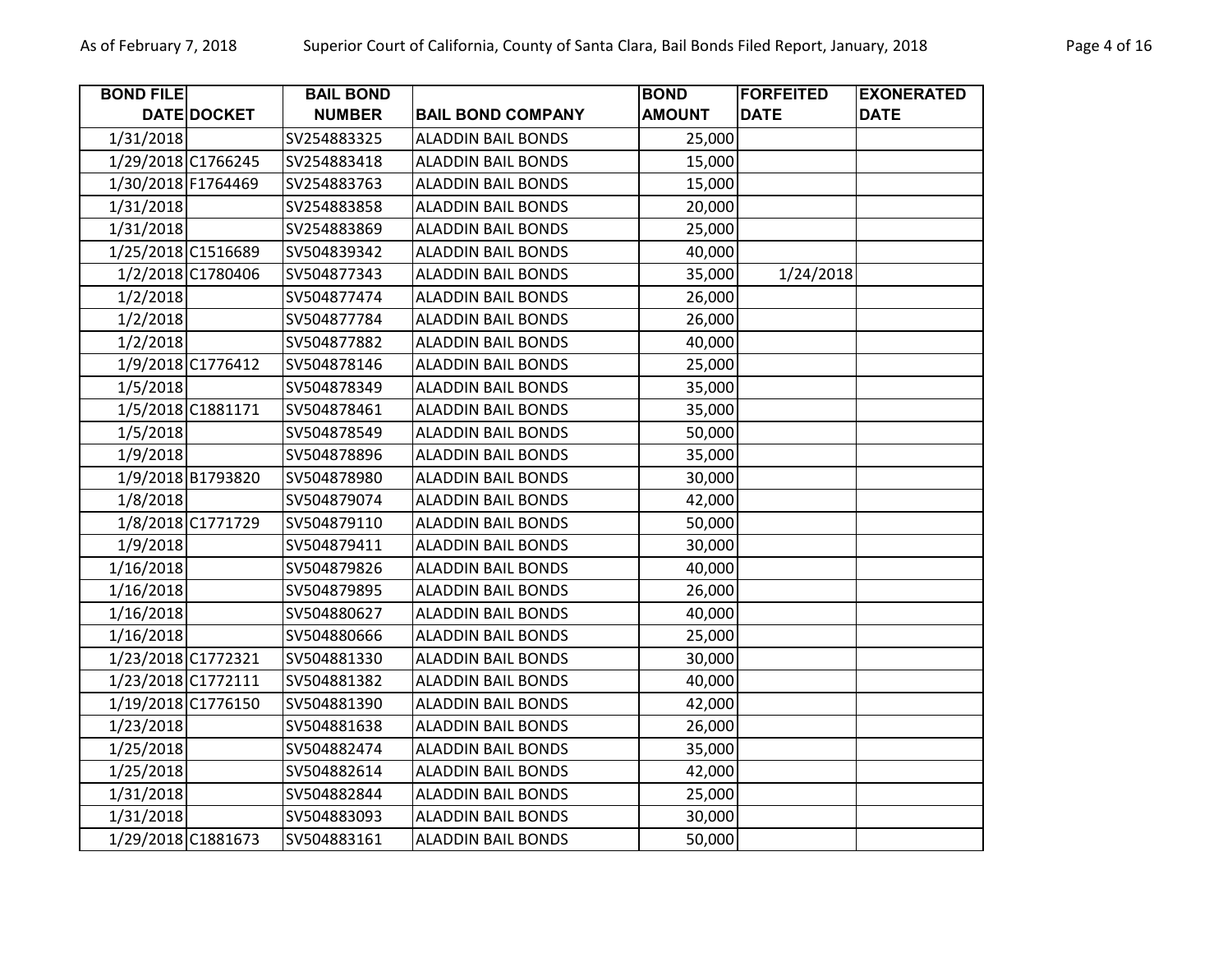| <b>BOND FILE</b>   |                    | <b>BAIL BOND</b> |                                | <b>BOND</b>   | <b>FORFEITED</b> | <b>EXONERATED</b> |
|--------------------|--------------------|------------------|--------------------------------|---------------|------------------|-------------------|
|                    | <b>DATE DOCKET</b> | <b>NUMBER</b>    | <b>BAIL BOND COMPANY</b>       | <b>AMOUNT</b> | <b>DATE</b>      | <b>DATE</b>       |
| 1/29/2018 C1777889 |                    | SV504883328      | <b>ALADDIN BAIL BONDS</b>      | 35,000        |                  |                   |
|                    | 1/4/2018 B1795269  | SV54877338       | <b>ALADDIN BAIL BONDS</b>      | 5,000         |                  |                   |
| 1/2/2018           |                    | SV54877463       | <b>ALADDIN BAIL BONDS</b>      | 5,000         |                  |                   |
|                    | 1/9/2018 C1777927  | SV54878004       | <b>ALADDIN BAIL BONDS</b>      | 5,000         | 2/2/2018         |                   |
| 1/4/2018           |                    | SV54878278       | <b>ALADDIN BAIL BONDS</b>      | 5,000         |                  |                   |
| 1/8/2018           |                    | SV54879166       | <b>ALADDIN BAIL BONDS</b>      | 5,000         |                  |                   |
| 1/23/2018 C1772321 |                    | SV54881331       | <b>ALADDIN BAIL BONDS</b>      | 2,000         |                  |                   |
| 1/19/2018 C1776150 |                    | SV54881389       | <b>ALADDIN BAIL BONDS</b>      | 2,000         |                  |                   |
| 1/29/2018 C1777823 |                    | SV54883241       | <b>ALADDIN BAIL BONDS</b>      | 5,000         |                  |                   |
| 1/31/2018          |                    | SV54883933       | <b>ALADDIN BAIL BONDS</b>      | 5,000         |                  |                   |
| 1/18/2018 F1766846 |                    | AS15484956       | ALICE CORTEZ BAIL BONDS        | 15,000        |                  |                   |
|                    | 1/8/2018 F1867621  | AS25269445       | ALICE CORTEZ BAIL BONDS        | 20,000        |                  |                   |
| 1/11/2018 F1867352 |                    | AS25270011       | ALICE CORTEZ BAIL BONDS        | 10,000        |                  |                   |
| 1/9/2018           |                    |                  | 5273079758 ALL IN BAIL BONDS   | 20,000        |                  |                   |
| 1/30/2018 B1793058 |                    |                  | 5113796997 ALL PRO BAIL BONDS  | 10,000        |                  |                   |
|                    | 1/8/2018 C1767735  |                  | 5272981070 ALL PRO BAIL BONDS  | 10,000        |                  |                   |
| 1/24/2018          |                    |                  | 5273117706 ALL PRO BAIL BONDS  | 25,000        |                  |                   |
|                    | 1/8/2018 C1780555  |                  | 5273117719 ALL PRO BAIL BONDS  | 25,000        |                  | 1/11/2018         |
|                    | 1/3/2018 F1766462  |                  | 5273117722 ALL PRO BAIL BONDS  | 15,000        |                  | 1/18/2018         |
| 1/9/2018           |                    |                  | 5273117735 ALL PRO BAIL BONDS  | 25,000        |                  |                   |
| 1/17/2018 C1763937 |                    |                  | 5551924093 ALL PRO BAIL BONDS  | 20,000        |                  |                   |
|                    | 1/9/2018 C1778375  |                  | 5551924105 ALL PRO BAIL BONDS  | 45,000        |                  |                   |
| 1/25/2018 F1766439 |                    |                  | 5551924118 ALL PRO BAIL BONDS  | 10,000        |                  |                   |
| 1/11/2018          |                    |                  | 5551924121 ALL PRO BAIL BONDS  | 10,000        |                  |                   |
| 1/25/2018 F1767137 |                    |                  | 5551924147 ALL PRO BAIL BONDS  | 25,000        |                  |                   |
| 1/11/2018 F1765050 |                    |                  | 3.00417E+12 ALL PRO BAIL BONDS | 25,000        |                  |                   |
| 1/24/2018 C1882045 |                    |                  | 6.00913E+12 ALL PRO BAIL BONDS | 150,000       |                  |                   |
| 1/17/2018 B1794979 |                    |                  | 6.00916E+12 ALL PRO BAIL BONDS | 20,000        |                  |                   |
|                    | 1/3/2018 B1685160  |                  | 6.01016E+12 ALL PRO BAIL BONDS | 15,000        | 1/30/2018        | 1/31/2018         |
| 1/24/2018 B1792729 |                    |                  | 6.01017E+12 ALL PRO BAIL BONDS | 100,000       |                  |                   |
| 1/23/2018 C1881751 |                    |                  | 6.01611E+12 ALL PRO BAIL BONDS | 50,000        |                  |                   |
| 1/29/2018 F1867391 |                    |                  | 6.01611E+12 ALL PRO BAIL BONDS | 7,000         |                  |                   |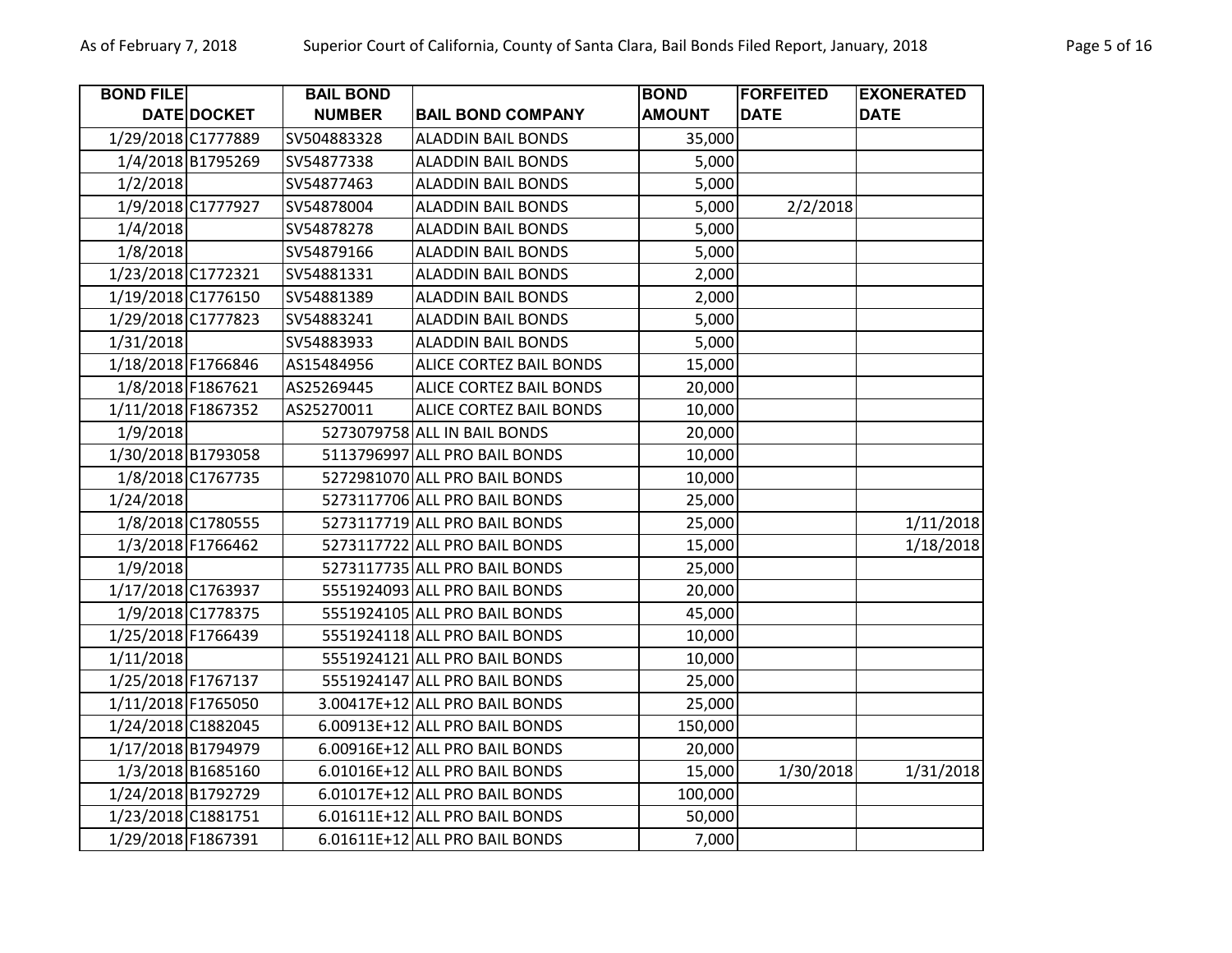| <b>BOND FILE</b>   |                   | <b>BAIL BOND</b> |                                | <b>BOND</b>   | <b>FORFEITED</b> | <b>EXONERATED</b> |
|--------------------|-------------------|------------------|--------------------------------|---------------|------------------|-------------------|
|                    | DATE DOCKET       | <b>NUMBER</b>    | <b>BAIL BOND COMPANY</b>       | <b>AMOUNT</b> | <b>DATE</b>      | <b>DATE</b>       |
| 1/16/2018 C1773239 |                   |                  | 6.01612E+12 ALL PRO BAIL BONDS | 7,000         |                  |                   |
|                    | 1/8/2018 C1759385 |                  | 6.01612E+12 ALL PRO BAIL BONDS | 1,000         |                  |                   |
| 1/24/2018 C1775729 |                   |                  | 6.01612E+12 ALL PRO BAIL BONDS | 25,000        |                  |                   |
|                    | 1/9/2018 F1764442 |                  | 6.01612E+12 ALL PRO BAIL BONDS | 16,000        |                  |                   |
|                    | 1/9/2018 B1794907 |                  | 6.01612E+12 ALL PRO BAIL BONDS | 1,000         |                  |                   |
| 1/23/2018          |                   |                  | 6.01612E+12 ALL PRO BAIL BONDS | 5,000         |                  |                   |
| 1/31/2018          |                   |                  | 6.01612E+12 ALL PRO BAIL BONDS | 75,000        |                  |                   |
| 1/2/2018           |                   |                  | 6.01612E+12 ALL PRO BAIL BONDS | 25,000        |                  |                   |
| 1/16/2018 C1775717 |                   |                  | 6.01612E+12 ALL PRO BAIL BONDS | 25,000        | 2/1/2018         |                   |
| 1/2/2018           |                   |                  | 6.01613E+12 ALL PRO BAIL BONDS | 25,000        |                  |                   |
|                    | 1/8/2018 C1780628 |                  | 6.01613E+12 ALL PRO BAIL BONDS | 1,000         |                  | 1/18/2018         |
| 1/31/2018          |                   |                  | 6.01613E+12 ALL PRO BAIL BONDS | 10,000        |                  |                   |
| 1/31/2018          |                   |                  | 6.01613E+12 ALL PRO BAIL BONDS | 25,000        |                  |                   |
| 1/17/2018 C1768883 |                   |                  | 6.01613E+12 ALL PRO BAIL BONDS | 1,000         |                  |                   |
|                    | 1/2/2018 C1774707 |                  | 6.01613E+12 ALL PRO BAIL BONDS | 10,000        |                  |                   |
| 1/11/2018 C1881362 |                   |                  | 6.01613E+12 ALL PRO BAIL BONDS | 125,000       |                  |                   |
| 1/23/2018 C1761809 |                   |                  | 6.01613E+12 ALL PRO BAIL BONDS | 15,000        |                  |                   |
| 1/16/2018 C1765582 |                   |                  | 6.01613E+12 ALL PRO BAIL BONDS | 25,000        |                  |                   |
| 1/2/2018           |                   |                  | 6.01613E+12 ALL PRO BAIL BONDS | 25,000        |                  |                   |
| 1/2/2018           |                   |                  | 6.01613E+12 ALL PRO BAIL BONDS | 46,000        |                  |                   |
| 1/31/2018          |                   |                  | 6.01613E+12 ALL PRO BAIL BONDS | 50,000        |                  |                   |
| 1/25/2018 F1867279 |                   |                  | 6.01613E+12 ALL PRO BAIL BONDS | 10,000        |                  |                   |
|                    | 1/5/2018 C1780647 |                  | 6.01613E+12 ALL PRO BAIL BONDS | 10,000        | 1/19/2018        | 1/19/2018         |
| 1/2/2018           |                   |                  | 6.01613E+12 ALL PRO BAIL BONDS | 25,000        |                  |                   |
| 1/10/2018 C1777827 |                   |                  | 6.01614E+12 ALL PRO BAIL BONDS | 20,000        |                  |                   |
|                    | 1/8/2018 C1881083 |                  | 6.01614E+12 ALL PRO BAIL BONDS | 11,000        |                  |                   |
| 1/23/2018          |                   |                  | 6.01614E+12 ALL PRO BAIL BONDS | 11,000        |                  |                   |
|                    | 1/9/2018 C1777908 |                  | 6.01614E+12 ALL PRO BAIL BONDS | 20,000        |                  |                   |
| 1/17/2018 F1766138 |                   |                  | 6.01614E+12 ALL PRO BAIL BONDS | 20,000        |                  |                   |
| 1/8/2018           |                   |                  | 6.01614E+12 ALL PRO BAIL BONDS | 11,000        |                  |                   |
| 1/31/2018          |                   |                  | 6.01615E+12 ALL PRO BAIL BONDS | 10,000        |                  |                   |
|                    | 1/8/2018 C1759385 |                  | 6.01615E+12 ALL PRO BAIL BONDS | 27,000        |                  |                   |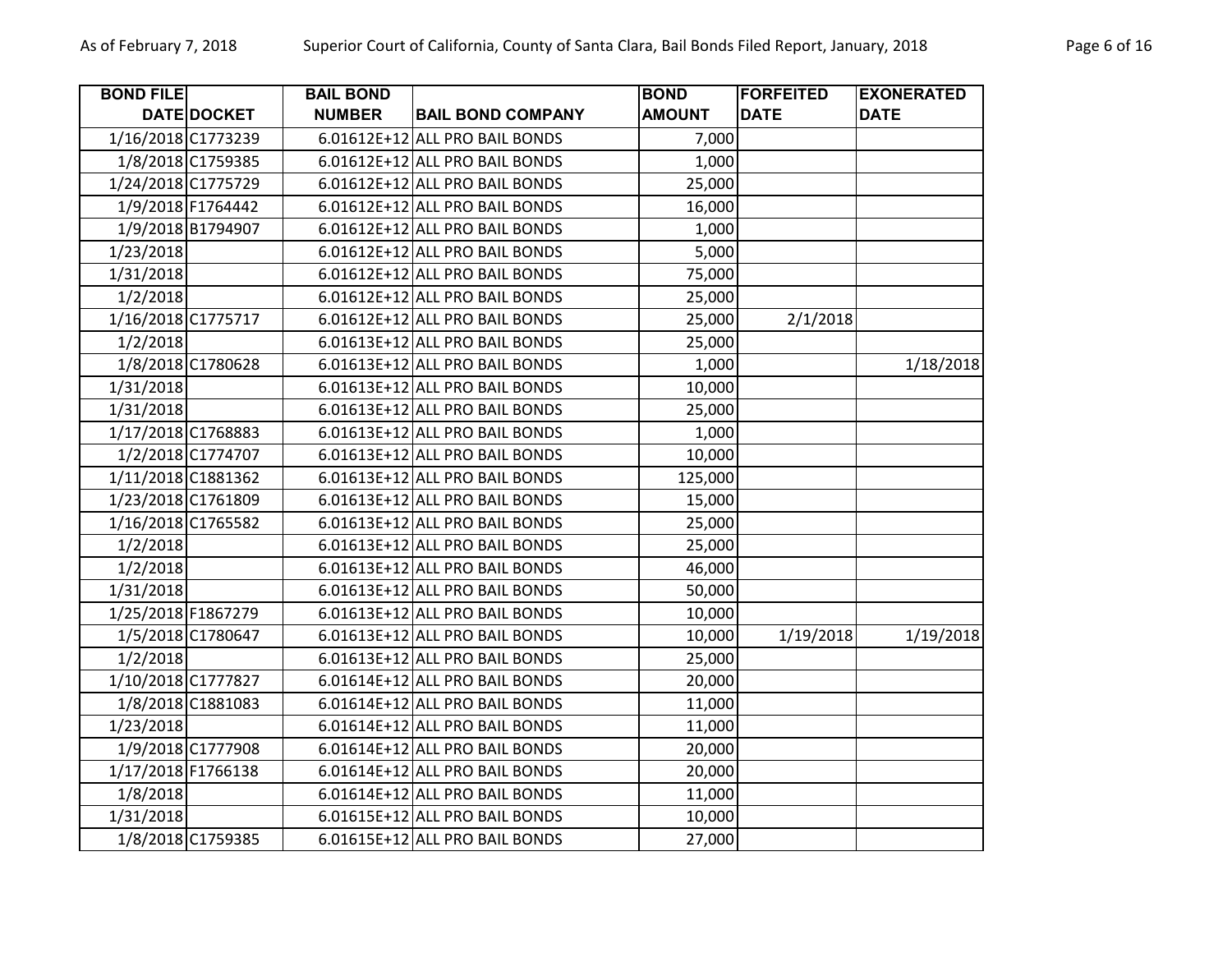| <b>BOND FILE</b>   |                    | <b>BAIL BOND</b> |                                | <b>BOND</b>   | <b>FORFEITED</b> | <b>EXONERATED</b> |
|--------------------|--------------------|------------------|--------------------------------|---------------|------------------|-------------------|
|                    | DATE DOCKET        | <b>NUMBER</b>    | <b>BAIL BOND COMPANY</b>       | <b>AMOUNT</b> | <b>DATE</b>      | <b>DATE</b>       |
| 1/23/2018          |                    |                  | 6.01615E+12 ALL PRO BAIL BONDS | 31,000        |                  |                   |
|                    | 1/4/2018 C1777827  |                  | 6.01615E+12 ALL PRO BAIL BONDS | 10,000        |                  |                   |
|                    | 1/16/2018 C1778136 |                  | 6.01615E+12 ALL PRO BAIL BONDS | 50,000        |                  |                   |
| 1/2/2018           |                    |                  | 6.01615E+12 ALL PRO BAIL BONDS | 41,000        |                  |                   |
|                    | 1/2/2018 C1780661  |                  | 6.01615E+12 ALL PRO BAIL BONDS | 15,000        |                  |                   |
| 1/31/2018          |                    |                  | 6.01616E+12 ALL PRO BAIL BONDS | 100,000       |                  |                   |
| 1/24/2018 C1755844 |                    |                  | 6.01616E+12 ALL PRO BAIL BONDS | 100,000       |                  |                   |
| 1/23/2018          |                    |                  | 6.01616E+12 ALL PRO BAIL BONDS | 10,000        |                  |                   |
| 1/31/2018          |                    |                  | 6.01616E+12 ALL PRO BAIL BONDS | 25,000        |                  |                   |
| 1/24/2018 C1778834 |                    |                  | 6.01617E+12 ALL PRO BAIL BONDS | 50,000        |                  |                   |
| 1/23/2018          |                    |                  | 6.01617E+12 ALL PRO BAIL BONDS | 10,000        |                  |                   |
| 1/17/2018          |                    |                  | 6.01617E+12 ALL PRO BAIL BONDS | 10,000        |                  |                   |
|                    | 1/4/2018 C1780242  |                  | 6.01617E+12 ALL PRO BAIL BONDS | 7,000         |                  |                   |
| 1/23/2018          |                    |                  | 6.01617E+12 ALL PRO BAIL BONDS | 100,000       |                  |                   |
| 1/29/2018 C1641176 |                    |                  | 6.01617E+12 ALL PRO BAIL BONDS | 14,000        |                  |                   |
| 1/18/2018 B1895813 |                    |                  | 6.01617E+12 ALL PRO BAIL BONDS | 10,000        |                  |                   |
| 1/17/2018          |                    |                  | 6.01617E+12 ALL PRO BAIL BONDS | 80,000        |                  |                   |
|                    | 1/9/2018 B1895760  |                  | 6.01617E+12 ALL PRO BAIL BONDS | 10,000        |                  |                   |
| 1/31/2018          |                    |                  | 6.01618E+12 ALL PRO BAIL BONDS | 25,000        |                  |                   |
| 1/8/2018           |                    |                  | 6.01618E+12 ALL PRO BAIL BONDS | 15,000        |                  |                   |
|                    | 1/4/2018 B1794747  |                  | 6.01618E+12 ALL PRO BAIL BONDS | 50,000        |                  |                   |
| 1/8/2018           |                    |                  | 6.01618E+12 ALL PRO BAIL BONDS | 25,000        |                  |                   |
|                    | 1/29/2018 C1777619 |                  | 6.01618E+12 ALL PRO BAIL BONDS | 5,000         |                  |                   |
| 1/31/2018 C1882251 |                    |                  | 6.01618E+12 ALL PRO BAIL BONDS | 12,000        |                  |                   |
|                    | 1/8/2018 C1778861  |                  | 6.01618E+12 ALL PRO BAIL BONDS | 50,000        |                  |                   |
| 1/29/2018 F1766231 |                    |                  | 6.01618E+12 ALL PRO BAIL BONDS | 20,000        |                  | 2/2/2018          |
| 1/2/2018           |                    |                  | 6.01618E+12 ALL PRO BAIL BONDS | 15,000        |                  | 1/18/2018         |
| 1/11/2018          |                    |                  | 6.01619E+12 ALL PRO BAIL BONDS | 5,000         |                  |                   |
| 1/23/2018          |                    |                  | 6.01619E+12 ALL PRO BAIL BONDS | 25,000        |                  |                   |
| 1/11/2018          |                    |                  | 6.01619E+12 ALL PRO BAIL BONDS | 20,000        |                  |                   |
| 1/9/2018           |                    |                  | 6.01619E+12 ALL PRO BAIL BONDS | 25,000        |                  |                   |
| 1/16/2018 C1778341 |                    | IS30K215137      | <b>AMIGO BAIL BONDS</b>        | 19,000        |                  |                   |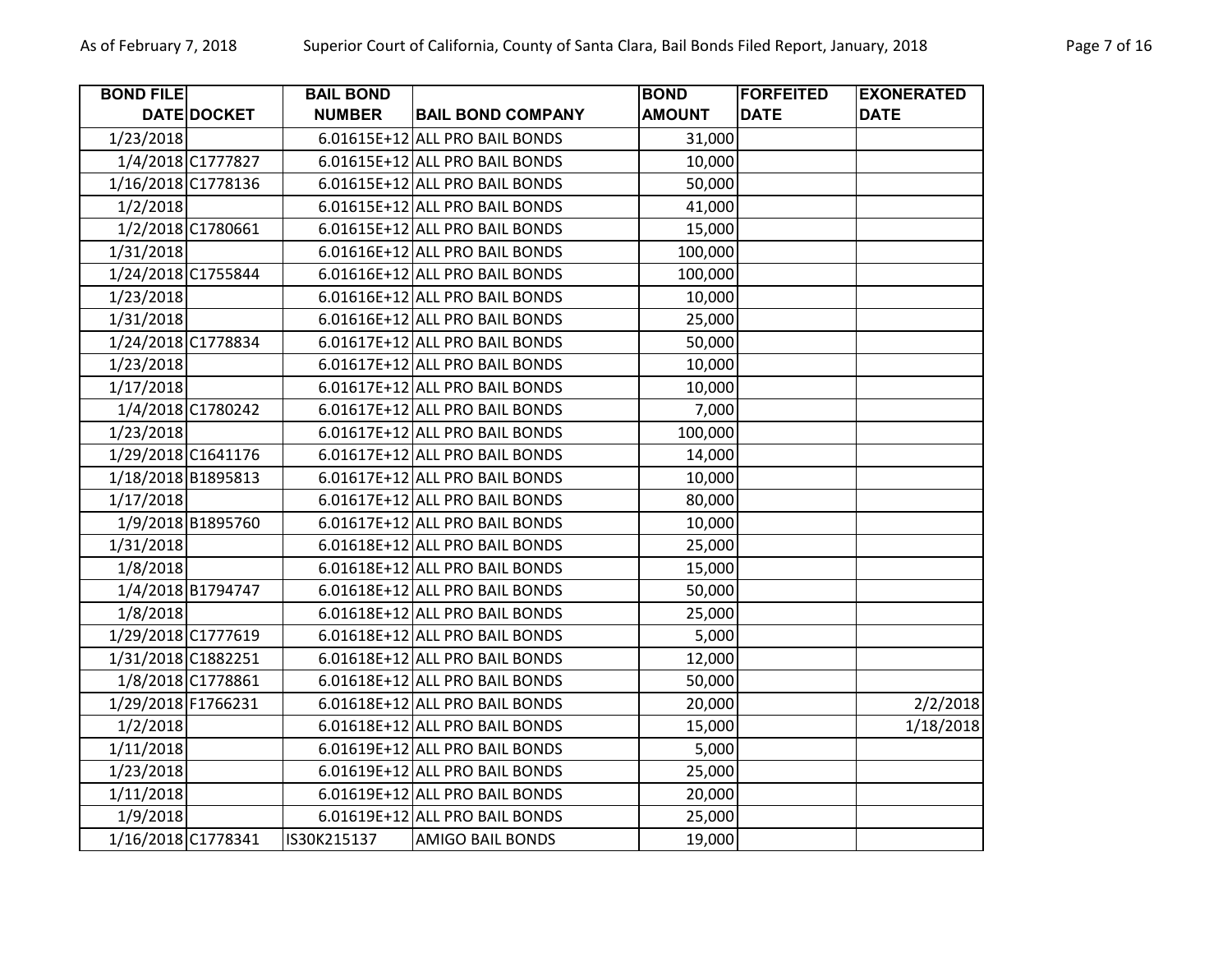| Page 8 of 16 |  |  |
|--------------|--|--|
|--------------|--|--|

| <b>BOND FILE</b> |                    | <b>BAIL BOND</b> |                                   | <b>BOND</b>   | <b>FORFEITED</b> | <b>EXONERATED</b> |
|------------------|--------------------|------------------|-----------------------------------|---------------|------------------|-------------------|
|                  | DATE DOCKET        | <b>NUMBER</b>    | <b>BAIL BOND COMPANY</b>          | <b>AMOUNT</b> | <b>DATE</b>      | <b>DATE</b>       |
| 1/31/2018        |                    | IS30K215138      | <b>AMIGO BAIL BONDS</b>           | 25,000        |                  |                   |
| 1/11/2018        |                    | IS50K131322      | <b>AMIGO BAIL BONDS</b>           | 25,000        |                  |                   |
|                  | 1/9/2018 C1635512  | IS15K402717      | ANGELA M. SOBOTA BAIL BOND        | 2,500         |                  | 2/6/2018          |
| 1/2/2018         |                    | 5113799112       | <b>ANTHONY BETONIO BAIL BONDS</b> | 10,000        |                  |                   |
| 1/9/2018         |                    | T10050637882     | <b>BAD BOYS BAIL BONDS</b>        | 35,000        |                  |                   |
|                  | 1/8/2018 C1881163  | T10050652403     | <b>BAD BOYS BAIL BONDS</b>        | 75,000        |                  |                   |
|                  | 1/5/2018 F1867274  | T10050656335     | <b>BAD BOYS BAIL BONDS</b>        | 85,000        |                  |                   |
|                  | 1/2/2018 C1778999  | T10050656344     | <b>BAD BOYS BAIL BONDS</b>        | 100,000       |                  |                   |
| 1/17/2018        |                    | T10050657821     | <b>BAD BOYS BAIL BONDS</b>        | 100,000       |                  |                   |
| 1/2/2018         |                    | T1050638170      | <b>BAD BOYS BAIL BONDS</b>        | 10,000        |                  |                   |
|                  | 1/16/2018 B1795271 | T1050653189      | <b>BAD BOYS BAIL BONDS</b>        | 10,000        |                  |                   |
| 1/5/2018         |                    | T1050654057      | <b>BAD BOYS BAIL BONDS</b>        | 10,000        |                  |                   |
| 1/2/2018         |                    | T1050655435      | <b>BAD BOYS BAIL BONDS</b>        | 10,000        |                  |                   |
| 1/2/2018         |                    | T1050655436      | <b>BAD BOYS BAIL BONDS</b>        | 10,000        |                  |                   |
|                  | 1/8/2018 C1509828  | T1050656281      | <b>BAD BOYS BAIL BONDS</b>        | 10,000        |                  | 1/24/2018         |
| 1/23/2018        |                    | T1050656282      | <b>BAD BOYS BAIL BONDS</b>        | 10,000        |                  |                   |
| 1/31/2018        |                    | T1050656285      | <b>BAD BOYS BAIL BONDS</b>        | 18,003,227    |                  |                   |
| 1/31/2018        |                    | T1050657223      | <b>BAD BOYS BAIL BONDS</b>        | 10,000        |                  |                   |
|                  | 1/9/2018 C1369003  | T2550627558      | <b>BAD BOYS BAIL BONDS</b>        | 4,000         |                  |                   |
| 1/11/2018        |                    | T2550652715      | <b>BAD BOYS BAIL BONDS</b>        | 25,000        |                  |                   |
| 1/2/2018         |                    | T2550652716      | <b>BAD BOYS BAIL BONDS</b>        | 11,000        |                  |                   |
| 1/8/2018         |                    | T2550653207      | <b>BAD BOYS BAIL BONDS</b>        | 25,000        |                  |                   |
|                  | 1/2/2018 C1774731  | T2550653209      | <b>BAD BOYS BAIL BONDS</b>        | 15,000        |                  |                   |
|                  | 1/9/2018 B1795613  | T2550656288      | <b>BAD BOYS BAIL BONDS</b>        | 12,500        |                  |                   |
|                  | 1/9/2018 C1777928  | T2550656291      | <b>BAD BOYS BAIL BONDS</b>        | 15,000        |                  |                   |
| 1/9/2018         |                    | T2550657225      | <b>BAD BOYS BAIL BONDS</b>        | 15,000        |                  |                   |
| 1/17/2018        |                    | T2550657244      | <b>BAD BOYS BAIL BONDS</b>        | 25,000        |                  |                   |
|                  | 1/18/2018 F1766277 | T2550657269      | <b>BAD BOYS BAIL BONDS</b>        | 16,000        |                  |                   |
| 1/16/2018        |                    | T2550657271      | <b>BAD BOYS BAIL BONDS</b>        | 25,000        |                  |                   |
| 1/16/2018        |                    | T2550657272      | <b>BAD BOYS BAIL BONDS</b>        | 25,000        |                  |                   |
| 1/16/2018        |                    | T2550657628      | <b>BAD BOYS BAIL BONDS</b>        | 20,000        |                  |                   |
| 1/16/2018        |                    | T2550657629      | <b>BAD BOYS BAIL BONDS</b>        | 25,000        |                  |                   |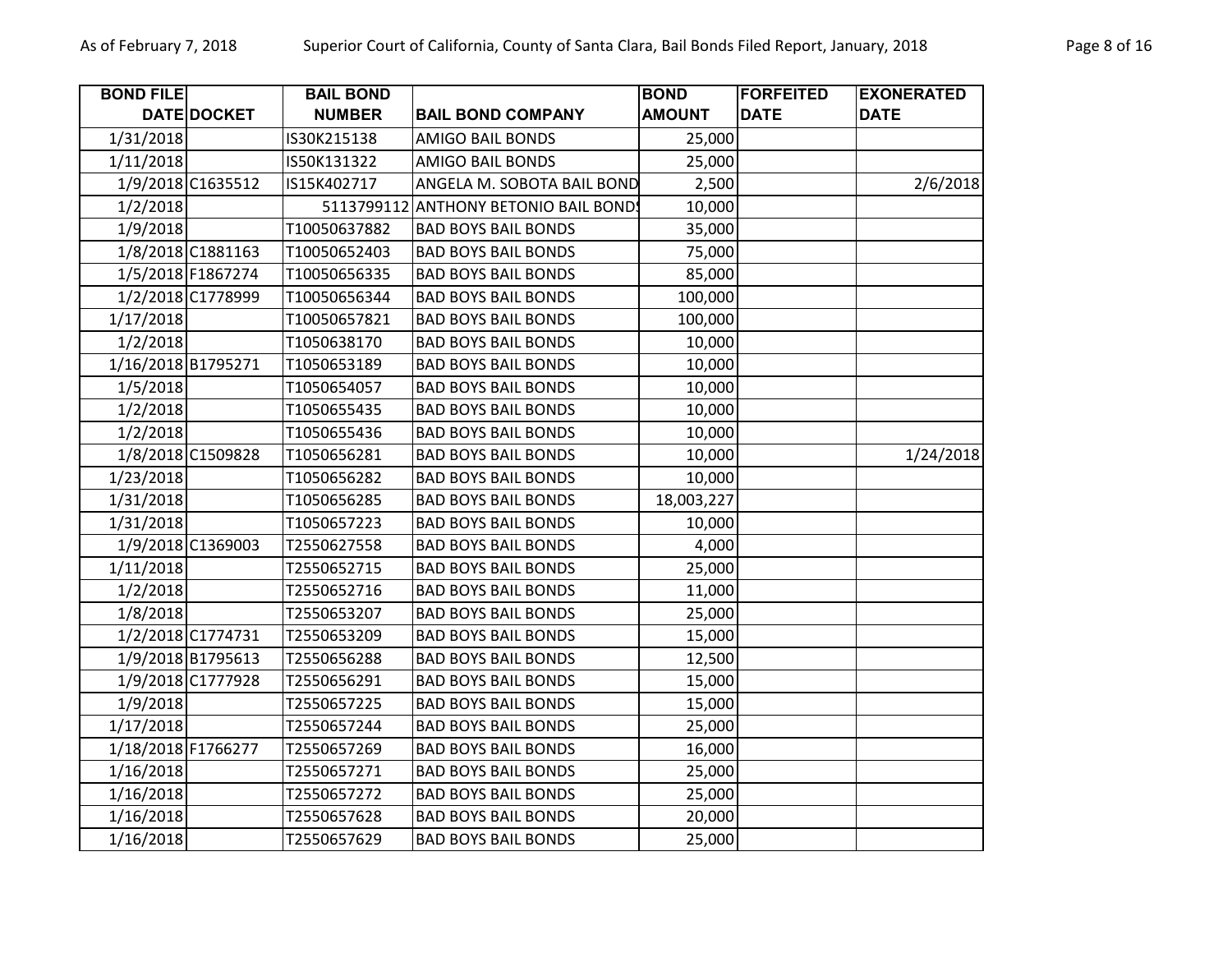| <b>BOND FILE</b>   | <b>DATE DOCKET</b> | <b>BAIL BOND</b> |                            | <b>BOND</b>   | <b>FORFEITED</b><br><b>DATE</b> | <b>EXONERATED</b><br><b>DATE</b> |
|--------------------|--------------------|------------------|----------------------------|---------------|---------------------------------|----------------------------------|
|                    |                    | <b>NUMBER</b>    | <b>BAIL BOND COMPANY</b>   | <b>AMOUNT</b> |                                 |                                  |
| 1/17/2018          |                    | T2550657630      | <b>BAD BOYS BAIL BONDS</b> | 25,000        |                                 |                                  |
| 1/23/2018          |                    | T2550657796      | <b>BAD BOYS BAIL BONDS</b> | 25,000        |                                 |                                  |
| 1/23/2018          |                    | T2550657797      | <b>BAD BOYS BAIL BONDS</b> | 15,000        |                                 |                                  |
| 1/23/2018          |                    | T2550657798      | <b>BAD BOYS BAIL BONDS</b> | 25,000        |                                 |                                  |
| 1/25/2018 C1639549 |                    | T2550657799      | <b>BAD BOYS BAIL BONDS</b> | 15,000        |                                 |                                  |
| 1/31/2018          |                    | T2550657800      | <b>BAD BOYS BAIL BONDS</b> | 25,000        |                                 |                                  |
| 1/29/2018 C1755096 |                    | T2550660289      | <b>BAD BOYS BAIL BONDS</b> | 15,000        |                                 |                                  |
| 1/29/2018 C1755981 |                    | T2550660358      | <b>BAD BOYS BAIL BONDS</b> | 15,000        |                                 |                                  |
| 1/29/2018 C1770689 |                    | T2550660359      | <b>BAD BOYS BAIL BONDS</b> | 15,000        |                                 |                                  |
| 1/29/2018 C1771942 |                    | T2550660360      | <b>BAD BOYS BAIL BONDS</b> | 15,000        |                                 |                                  |
| 1/30/2018 F1867555 |                    | T2550660727      | <b>BAD BOYS BAIL BONDS</b> | 25,000        |                                 |                                  |
| 1/30/2018 B1795377 |                    | T2550660729      | <b>BAD BOYS BAIL BONDS</b> | 15,000        |                                 |                                  |
| 1/29/2018 C1651982 |                    | T2550660807      | <b>BAD BOYS BAIL BONDS</b> | 15,000        |                                 |                                  |
| 1/31/2018          |                    | T2550660808      | <b>BAD BOYS BAIL BONDS</b> | 11,000        |                                 |                                  |
| 1/2/2018           |                    | T5050648198      | <b>BAD BOYS BAIL BONDS</b> | 35,000        |                                 |                                  |
| 1/29/2018 B1896025 |                    | T5050648201      | <b>BAD BOYS BAIL BONDS</b> | 35,000        |                                 |                                  |
| 1/2/2018           |                    | T5050648659      | <b>BAD BOYS BAIL BONDS</b> | 37,000        |                                 |                                  |
| 1/31/2018          |                    | T5050650538      | <b>BAD BOYS BAIL BONDS</b> | 30,000        |                                 |                                  |
| 1/16/2018 C1881226 |                    | T5050650539      | <b>BAD BOYS BAIL BONDS</b> | 50,000        |                                 |                                  |
| 1/11/2018          |                    | T5050650540      | <b>BAD BOYS BAIL BONDS</b> | 50,000        |                                 |                                  |
|                    | 1/2/2018 C1520222  | T5050650541      | <b>BAD BOYS BAIL BONDS</b> | 30,000        |                                 |                                  |
| 1/16/2018          |                    | T5050651307      | <b>BAD BOYS BAIL BONDS</b> | 45,000        |                                 |                                  |
| 1/16/2018 C1758981 |                    | T5050652379      | <b>BAD BOYS BAIL BONDS</b> | 30,000        |                                 |                                  |
| 1/17/2018 B1895913 |                    | T5050652717      | <b>BAD BOYS BAIL BONDS</b> | 36,000        |                                 |                                  |
| 1/31/2018          |                    | T5050653228      | <b>BAD BOYS BAIL BONDS</b> | 27,000        |                                 |                                  |
| 1/31/2018          |                    | T5050653230      | <b>BAD BOYS BAIL BONDS</b> | 30,000        |                                 |                                  |
| 1/18/2018          |                    | T5050653233      | <b>BAD BOYS BAIL BONDS</b> | 26,000        |                                 |                                  |
| 1/17/2018 C1480477 |                    | T5050653234      | <b>BAD BOYS BAIL BONDS</b> | 35,500        |                                 |                                  |
| 1/16/2018 C1771528 |                    | T5050654071      | <b>BAD BOYS BAIL BONDS</b> | 50,000        |                                 |                                  |
| 1/10/2018 C1779017 |                    | T550645060       | <b>BAD BOYS BAIL BONDS</b> | 5,000         |                                 |                                  |
| 1/16/2018 C1772687 |                    | T550655431       | <b>BAD BOYS BAIL BONDS</b> | 5,000         |                                 |                                  |
| 1/31/2018          |                    | T550655432       | <b>BAD BOYS BAIL BONDS</b> | 5,000         |                                 |                                  |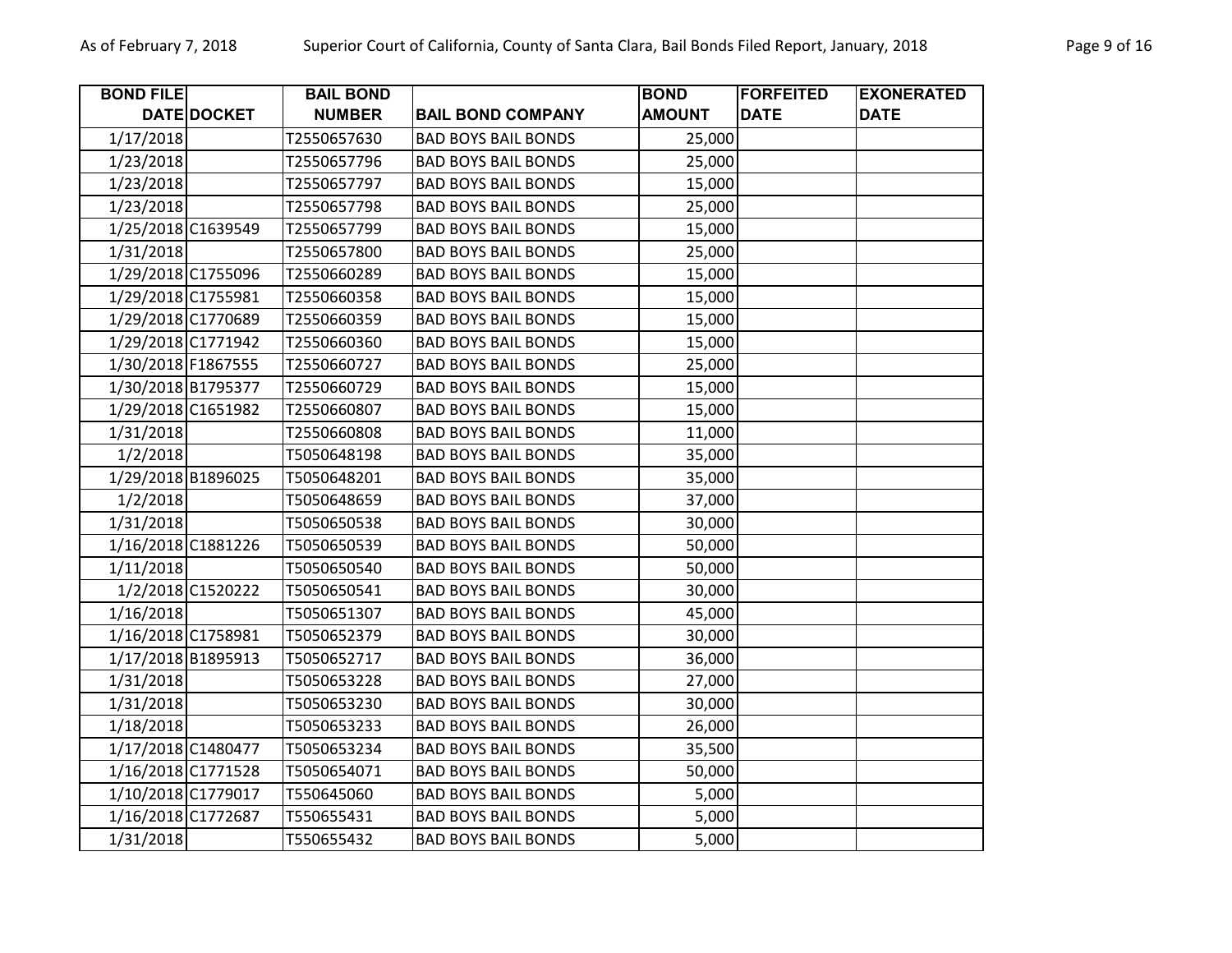| <b>BOND FILE</b> |                    | <b>BAIL BOND</b> |                                | <b>BOND</b>   | <b>FORFEITED</b> | <b>EXONERATED</b> |
|------------------|--------------------|------------------|--------------------------------|---------------|------------------|-------------------|
|                  | DATE DOCKET        | <b>NUMBER</b>    | <b>BAIL BOND COMPANY</b>       | <b>AMOUNT</b> | <b>DATE</b>      | <b>DATE</b>       |
| 1/17/2018        |                    | T550655433       | <b>BAD BOYS BAIL BONDS</b>     | 5,000         |                  |                   |
| 1/11/2018        |                    | T550657256       | <b>BAD BOYS BAIL BONDS</b>     | 5,000         |                  |                   |
| 1/9/2018         |                    | T7550653236      | <b>BAD BOYS BAIL BONDS</b>     | 21,000        |                  |                   |
|                  | 1/17/2018 C1767081 | T7550656334      | <b>BAD BOYS BAIL BONDS</b>     | 72,000        |                  |                   |
| 1/3/2018         |                    | B314403474       | <b>BAIL BOND MADE EASY</b>     | 25,000        |                  |                   |
| 1/3/2018         |                    | AS100148465      | <b>BAIL HOTLINE BAIL BONDS</b> | 60,000        |                  |                   |
|                  | 1/29/2018 C1881167 | AS100148884      | <b>BAIL HOTLINE BAIL BONDS</b> | 75,000        |                  |                   |
|                  | 1/24/2018 C1882141 | AS100149029      | <b>BAIL HOTLINE BAIL BONDS</b> | 100,000       |                  |                   |
|                  | 1/8/2018 C1766368  | AS100149031      | <b>BAIL HOTLINE BAIL BONDS</b> | 75,000        |                  |                   |
| 1/2/2018         |                    | AS100149032      | <b>BAIL HOTLINE BAIL BONDS</b> | 56,000        |                  |                   |
|                  | 1/23/2018 C1775416 | AS100149034      | <b>BAIL HOTLINE BAIL BONDS</b> | 100,000       |                  |                   |
|                  | 1/22/2018 B1790893 | AS100149057      | <b>BAIL HOTLINE BAIL BONDS</b> | 15,000        |                  |                   |
|                  | 1/29/2018 B1687866 | AS100149207      | <b>BAIL HOTLINE BAIL BONDS</b> | 60,000        |                  |                   |
|                  | 1/31/2018 C1636132 | AS100149407      | <b>BAIL HOTLINE BAIL BONDS</b> | 50,000        |                  |                   |
| 1/31/2018        |                    | AS100149437      | <b>BAIL HOTLINE BAIL BONDS</b> | 67,000        |                  |                   |
|                  | 1/17/2018 C1881233 | AS100149459      | <b>BAIL HOTLINE BAIL BONDS</b> | 80,000        |                  |                   |
| 1/23/2018        |                    | AS100149460      | <b>BAIL HOTLINE BAIL BONDS</b> | 35,000        |                  |                   |
|                  | 1/9/2018 B1795139  | AS100149683      | <b>BAIL HOTLINE BAIL BONDS</b> | 75,000        |                  |                   |
| 1/17/2018        |                    | AS100149684      | <b>BAIL HOTLINE BAIL BONDS</b> | 75,000        |                  |                   |
|                  | 1/17/2018 F1763552 | AS100149685      | <b>BAIL HOTLINE BAIL BONDS</b> | 35,000        | 1/29/2018        |                   |
|                  | 1/18/2018 B1895941 | AS100149686      | <b>BAIL HOTLINE BAIL BONDS</b> | 38,000        |                  |                   |
| 1/31/2018        |                    | AS100149833      | <b>BAIL HOTLINE BAIL BONDS</b> | 52,000        |                  |                   |
|                  | 1/25/2018 B1795664 | AS100149844      | <b>BAIL HOTLINE BAIL BONDS</b> | 55,000        |                  |                   |
|                  | 1/23/2018 C1775155 | AS118687         | <b>BAIL HOTLINE BAIL BONDS</b> | 90,000        |                  |                   |
|                  | 1/16/2018 C1779509 | AS150101096      | <b>BAIL HOTLINE BAIL BONDS</b> | 110,000       |                  |                   |
|                  | 1/30/2018 F1767246 | AS150101128      | <b>BAIL HOTLINE BAIL BONDS</b> | 150,000       |                  |                   |
| 1/17/2018        |                    | AS150101309      | <b>BAIL HOTLINE BAIL BONDS</b> | 125,000       |                  |                   |
|                  | 1/8/2018 F1662780  | AS15502922       | <b>BAIL HOTLINE BAIL BONDS</b> | 15,000        | 1/26/2018        |                   |
|                  | 1/2/2018 B1795655  | AS15504159       | <b>BAIL HOTLINE BAIL BONDS</b> | 11,000        | 1/5/2018         |                   |
|                  | 1/2/2018 C1774701  | AS15504160       | <b>BAIL HOTLINE BAIL BONDS</b> | 15,000        |                  |                   |
| 1/3/2018         |                    | AS15504161       | <b>BAIL HOTLINE BAIL BONDS</b> | 10,000        |                  |                   |
|                  | 1/9/2018 B1795655  | AS15504164       | <b>BAIL HOTLINE BAIL BONDS</b> | 10,000        |                  | 1/22/2018         |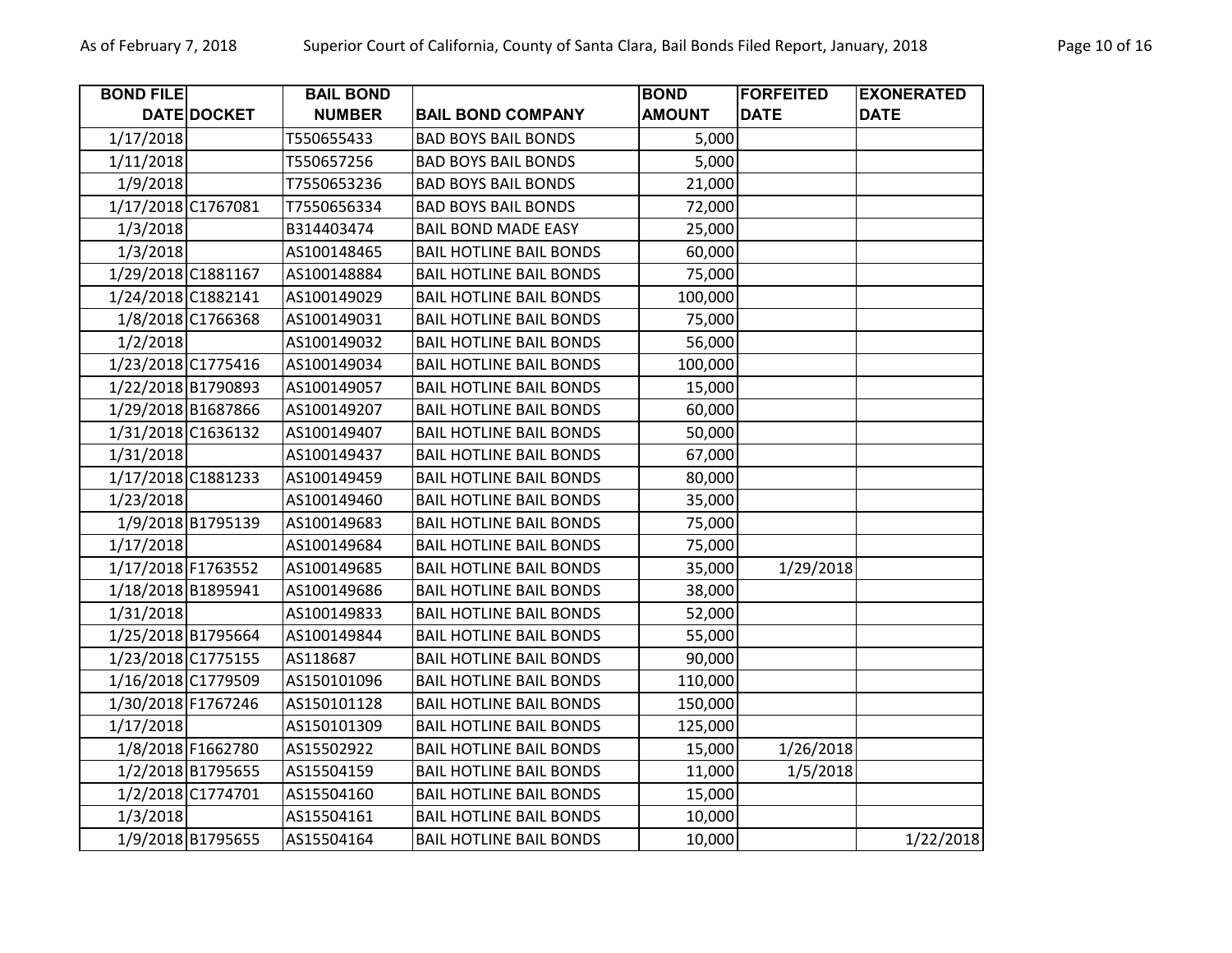| <b>BOND FILE</b>   |                    | <b>BAIL BOND</b> |                                | <b>BOND</b>   | <b>FORFEITED</b> | <b>EXONERATED</b> |
|--------------------|--------------------|------------------|--------------------------------|---------------|------------------|-------------------|
|                    | DATE DOCKET        | <b>NUMBER</b>    | <b>BAIL BOND COMPANY</b>       | <b>AMOUNT</b> | <b>DATE</b>      | <b>DATE</b>       |
| 1/16/2018 C1354719 |                    | AS15504165       | <b>BAIL HOTLINE BAIL BONDS</b> | 10,000        |                  |                   |
| 1/9/2018           |                    | AS15504166       | <b>BAIL HOTLINE BAIL BONDS</b> | 10,000        |                  |                   |
| 1/16/2018 C1759459 |                    | AS15504167       | <b>BAIL HOTLINE BAIL BONDS</b> | 15,000        |                  |                   |
| 1/12/2018 F1662099 |                    | AS15504210       | <b>BAIL HOTLINE BAIL BONDS</b> | 15,000        |                  |                   |
|                    | 1/16/2018 C1777460 | AS15504211       | <b>BAIL HOTLINE BAIL BONDS</b> | 10,000        |                  |                   |
| 1/16/2018 C1881087 |                    | AS15504212       | <b>BAIL HOTLINE BAIL BONDS</b> | 6,000         |                  |                   |
|                    | 1/16/2018 C1778762 | AS15504213       | <b>BAIL HOTLINE BAIL BONDS</b> | 15,000        |                  |                   |
| 1/16/2018 B1794767 |                    | AS15504214       | <b>BAIL HOTLINE BAIL BONDS</b> | 7,000         |                  |                   |
| 1/23/2018          |                    | AS15504217       | <b>BAIL HOTLINE BAIL BONDS</b> | 10,000        |                  |                   |
| 1/19/2018 C1755643 |                    | AS15504218       | <b>BAIL HOTLINE BAIL BONDS</b> | 10,000        |                  | 1/30/2018         |
| 1/23/2018          |                    | AS15504219       | <b>BAIL HOTLINE BAIL BONDS</b> | 10,000        |                  |                   |
| 1/23/2018          |                    | AS15504220       | <b>BAIL HOTLINE BAIL BONDS</b> | 10,000        |                  |                   |
| 1/31/2018          |                    | AS15504949       | <b>BAIL HOTLINE BAIL BONDS</b> | 10,000        |                  |                   |
|                    | 1/9/2018 F1867276  | AS250101462      | <b>BAIL HOTLINE BAIL BONDS</b> | 250,000       | 2/2/2018         |                   |
|                    | 1/2/2018 B1792472  | AS250101501      | <b>BAIL HOTLINE BAIL BONDS</b> | 250,000       |                  |                   |
| 1/11/2018 C1772817 |                    | AS250101504      | <b>BAIL HOTLINE BAIL BONDS</b> | 217,000       |                  |                   |
| 1/24/2018 C1775583 |                    | AS250101541      | <b>BAIL HOTLINE BAIL BONDS</b> | 155,000       |                  |                   |
| 1/5/2018           |                    | AS25280664       | <b>BAIL HOTLINE BAIL BONDS</b> | 25,000        |                  |                   |
|                    | 1/2/2018 C1764115  | AS25280666       | <b>BAIL HOTLINE BAIL BONDS</b> | 25,000        |                  |                   |
|                    | 1/2/2018 C1628014  | AS25280667       | <b>BAIL HOTLINE BAIL BONDS</b> | 25,000        |                  |                   |
| 1/23/2018 B1795573 |                    | AS25280712       | <b>BAIL HOTLINE BAIL BONDS</b> | 15,000        |                  | 1/23/2018         |
| 1/11/2018          |                    | AS25280723       | <b>BAIL HOTLINE BAIL BONDS</b> | 16,000        |                  |                   |
| 1/10/2018 B1793811 |                    | AS25280724       | <b>BAIL HOTLINE BAIL BONDS</b> | 10,000        |                  |                   |
| 1/11/2018 B1794744 |                    | AS25280725       | <b>BAIL HOTLINE BAIL BONDS</b> | 25,000        |                  |                   |
| 1/16/2018          |                    | AS25280726       | <b>BAIL HOTLINE BAIL BONDS</b> | 25,000        |                  |                   |
| 1/16/2018 C1772916 |                    | AS25280727       | <b>BAIL HOTLINE BAIL BONDS</b> | 20,000        |                  |                   |
| 1/16/2018 C1764401 |                    | AS25281065       | <b>BAIL HOTLINE BAIL BONDS</b> | 15,000        |                  |                   |
| 1/16/2018          |                    | AS25281066       | <b>BAIL HOTLINE BAIL BONDS</b> | 20,000        |                  |                   |
| 1/11/2018 C1881364 |                    | AS25281068       | <b>BAIL HOTLINE BAIL BONDS</b> | 20,000        | 1/18/2018        |                   |
| 1/10/2018          |                    | AS25281069       | <b>BAIL HOTLINE BAIL BONDS</b> | 25,000        |                  |                   |
|                    | 1/25/2018 B1472472 | AS25281091       | <b>BAIL HOTLINE BAIL BONDS</b> | 20,000        |                  |                   |
| 1/31/2018          |                    | AS25281169       | <b>BAIL HOTLINE BAIL BONDS</b> | 20,000        |                  |                   |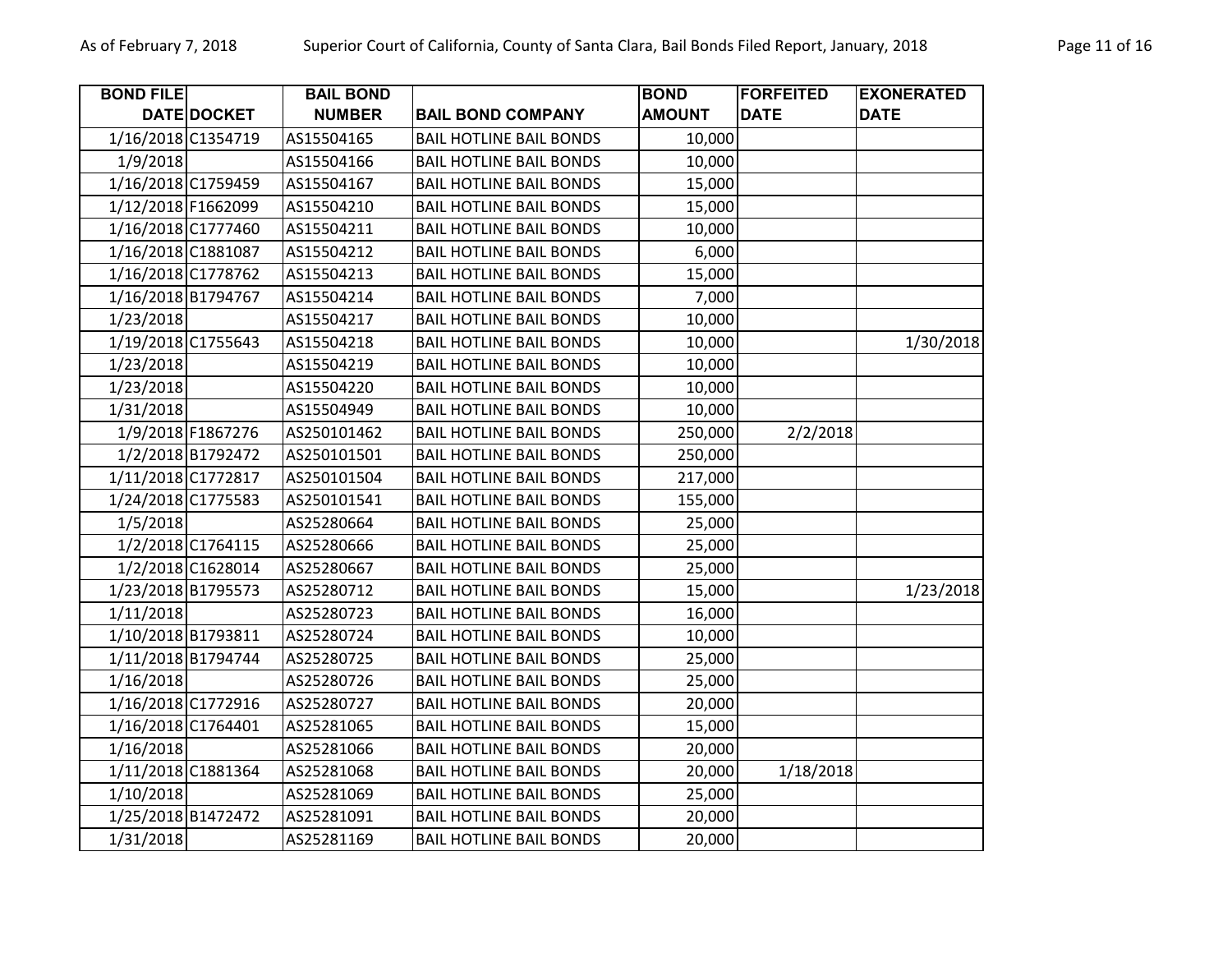| <b>BOND FILE</b> |                    | <b>BAIL BOND</b> |                                | <b>BOND</b>   | <b>FORFEITED</b> | <b>EXONERATED</b> |
|------------------|--------------------|------------------|--------------------------------|---------------|------------------|-------------------|
|                  | DATE DOCKET        | <b>NUMBER</b>    | <b>BAIL BOND COMPANY</b>       | <b>AMOUNT</b> | <b>DATE</b>      | <b>DATE</b>       |
| 1/23/2018        |                    | AS25281171       | <b>BAIL HOTLINE BAIL BONDS</b> | 25,000        |                  |                   |
| 1/23/2018        |                    | AS25281172       | <b>BAIL HOTLINE BAIL BONDS</b> | 16,000        |                  |                   |
|                  | 1/24/2018 C1759954 | AS25281173       | <b>BAIL HOTLINE BAIL BONDS</b> | 25,000        |                  |                   |
| 1/5/2018         |                    | AS25281841       | <b>BAIL HOTLINE BAIL BONDS</b> | 25,000        |                  |                   |
|                  | 1/9/2018 C1636880  | AS25281843       | <b>BAIL HOTLINE BAIL BONDS</b> | 25,000        |                  |                   |
|                  | 1/8/2018 C1881105  | AS25281844       | <b>BAIL HOTLINE BAIL BONDS</b> | 25,000        |                  |                   |
|                  | 1/8/2018 C1764400  | AS25281845       | <b>BAIL HOTLINE BAIL BONDS</b> | 15,000        |                  |                   |
|                  | 1/8/2018 C1766368  | AS25281846       | <b>BAIL HOTLINE BAIL BONDS</b> | 10,000        |                  |                   |
| 1/10/2018        |                    | AS25281847       | <b>BAIL HOTLINE BAIL BONDS</b> | 20,000        |                  |                   |
|                  | 1/9/2018 C1764190  | AS25281849       | <b>BAIL HOTLINE BAIL BONDS</b> | 20,000        |                  |                   |
| 1/29/2018        |                    | AS25281862       | <b>BAIL HOTLINE BAIL BONDS</b> | 25,000        |                  |                   |
|                  | 1/24/2018 C1881144 | AS500100705      | <b>BAIL HOTLINE BAIL BONDS</b> | 150,000       |                  |                   |
|                  | 1/30/2018 B1792657 | AS500100732      | <b>BAIL HOTLINE BAIL BONDS</b> | 110,000       |                  |                   |
|                  | 1/23/2018 C1510360 | AS50207670       | <b>BAIL HOTLINE BAIL BONDS</b> | 45,000        |                  |                   |
| 1/29/2018        |                    | AS50208117       | <b>BAIL HOTLINE BAIL BONDS</b> | 25,250        |                  |                   |
|                  | 1/23/2018 C1774338 | AS50208118       | <b>BAIL HOTLINE BAIL BONDS</b> | 50,000        |                  |                   |
| 1/31/2018        |                    | AS50208119       | <b>BAIL HOTLINE BAIL BONDS</b> | 35,000        |                  |                   |
| 1/2/2018         |                    | AS50208136       | <b>BAIL HOTLINE BAIL BONDS</b> | 30,000        |                  |                   |
| 1/2/2018         |                    | AS50208141       | <b>BAIL HOTLINE BAIL BONDS</b> | 25,000        |                  |                   |
|                  | 1/9/2018 C1638744  | AS50208182       | <b>BAIL HOTLINE BAIL BONDS</b> | 25,000        |                  |                   |
| 1/4/2018         |                    | AS50208218       | <b>BAIL HOTLINE BAIL BONDS</b> | 36,000        |                  |                   |
|                  | 1/9/2018 B1686040  | AS50208220       | <b>BAIL HOTLINE BAIL BONDS</b> | 50,000        |                  |                   |
|                  | 1/8/2018 C1779304  | AS50208221       | <b>BAIL HOTLINE BAIL BONDS</b> | 50,000        |                  |                   |
|                  | 1/16/2018 C1777601 | AS50208222       | <b>BAIL HOTLINE BAIL BONDS</b> | 40,000        |                  |                   |
|                  | 1/16/2018 C1773499 | AS50208226       | <b>BAIL HOTLINE BAIL BONDS</b> | 30,000        |                  |                   |
| 1/17/2018        |                    | AS50208227       | <b>BAIL HOTLINE BAIL BONDS</b> | 45,000        |                  |                   |
| 1/3/2018         |                    | AS50208294       | <b>BAIL HOTLINE BAIL BONDS</b> | 36,000        |                  |                   |
| 1/17/2018        |                    | AS50208295       | <b>BAIL HOTLINE BAIL BONDS</b> | 25,000        |                  |                   |
| 1/16/2018        |                    | AS50208576       | <b>BAIL HOTLINE BAIL BONDS</b> | 20,000        |                  |                   |
|                  | 1/16/2018 C1775663 | AS50208577       | <b>BAIL HOTLINE BAIL BONDS</b> | 26,000        |                  |                   |
| 1/16/2018        |                    | AS50208578       | <b>BAIL HOTLINE BAIL BONDS</b> | 25,000        |                  |                   |
|                  | 1/22/2018 B1582916 | AS50208579       | <b>BAIL HOTLINE BAIL BONDS</b> | 50,000        |                  |                   |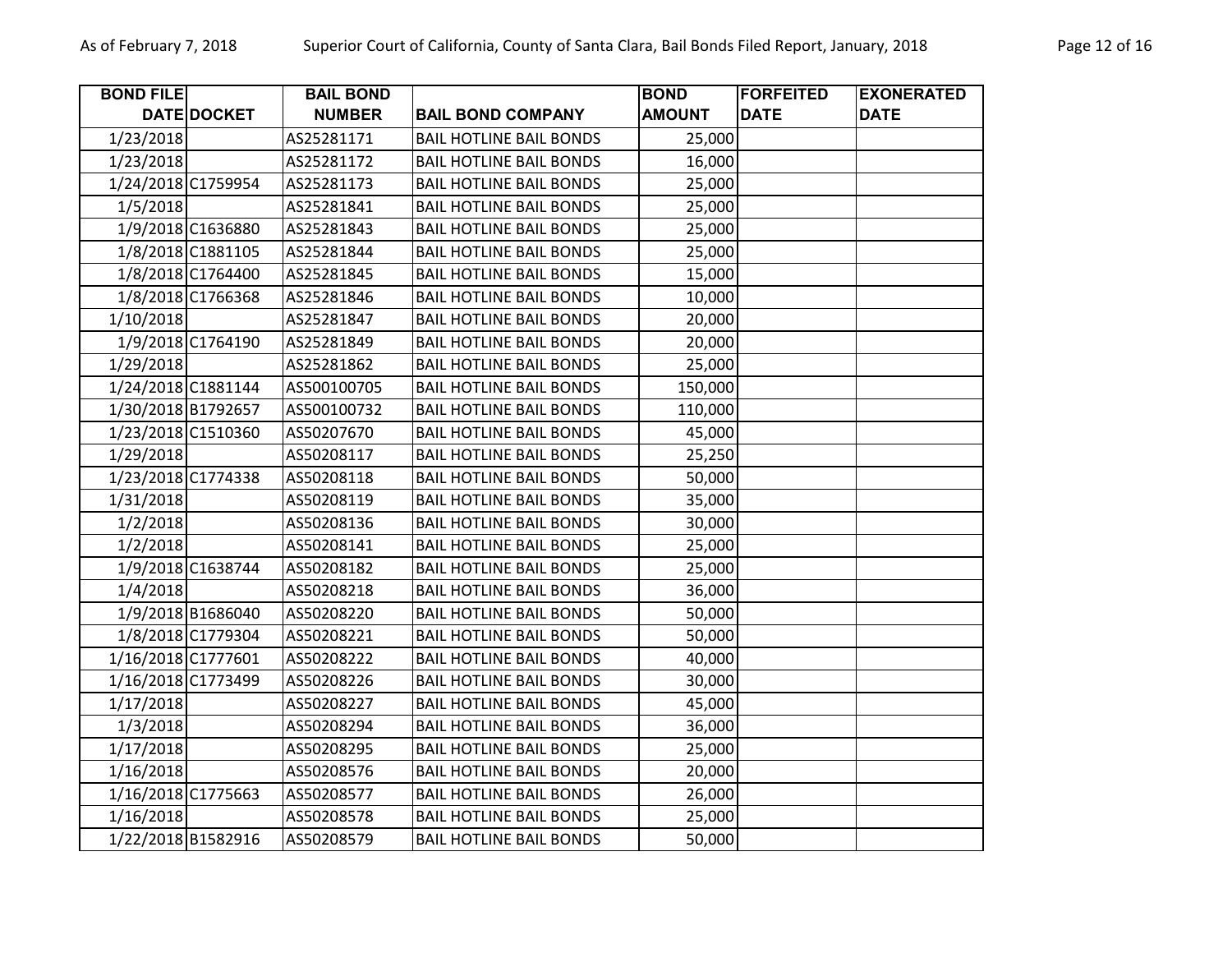| <b>BOND FILE</b> |                    | <b>BAIL BOND</b> |                                  | <b>BOND</b>   | <b>FORFEITED</b> | <b>EXONERATED</b> |
|------------------|--------------------|------------------|----------------------------------|---------------|------------------|-------------------|
|                  | DATE DOCKET        | <b>NUMBER</b>    | <b>BAIL BOND COMPANY</b>         | <b>AMOUNT</b> | <b>DATE</b>      | <b>DATE</b>       |
|                  | 1/3/2018 C1754320  | AS51211761       | <b>BAIL HOTLINE BAIL BONDS</b>   | 5,000         |                  |                   |
|                  | 1/2/2018 C1638474  | AS51215554       | <b>BAIL HOTLINE BAIL BONDS</b>   | 3,000         |                  |                   |
| 1/8/2018         |                    | AS51215620       | <b>BAIL HOTLINE BAIL BONDS</b>   | 5,000         |                  |                   |
|                  | 1/9/2018 C1776333  | AS51215621       | <b>BAIL HOTLINE BAIL BONDS</b>   | 5,000         |                  | 1/22/2018         |
|                  | 1/11/2018 C1754252 | AS51215623       | <b>BAIL HOTLINE BAIL BONDS</b>   | 5,000         |                  |                   |
|                  | 1/16/2018 C1780624 | AS51215624       | <b>BAIL HOTLINE BAIL BONDS</b>   | 1,000         |                  |                   |
| 1/31/2018        |                    | AS51215625       | <b>BAIL HOTLINE BAIL BONDS</b>   | 5,000         |                  |                   |
|                  | 1/8/2018 C1760969  | FCS1001829485    | <b>BAIL HOTLINE BAIL BONDS</b>   | 10,000        |                  |                   |
|                  | 1/10/2018 C1777107 | FCS101822756     | <b>BAIL HOTLINE BAIL BONDS</b>   | 8,000         | 1/30/2018        |                   |
|                  | 1/8/2018 C1760969  | FCS101822798     | <b>BAIL HOTLINE BAIL BONDS</b>   | 10,000        | 1/17/2018        |                   |
|                  | 1/31/2018 C1882302 | FCS501819316     | <b>BAIL HOTLINE BAIL BONDS</b>   | 50,000        |                  |                   |
|                  | 1/9/2018 C1638531  | FCS501829371     | <b>BAIL HOTLINE BAIL BONDS</b>   | 30,000        |                  |                   |
| 1/4/2018         |                    | AS15503784       | BEVERLY NELSON BAIL BOND         | 5,000         |                  |                   |
| 1/10/2018        |                    |                  | 5113763982 BODYGUARD BAIL BONDS  | 10,000        |                  |                   |
|                  | 1/25/2018 B1895815 |                  | 5273037954 BODYGUARD BAIL BONDS  | 10,000        |                  |                   |
| 1/29/2018        |                    |                  | 5273137911 BODYGUARD BAIL BONDS  | 25,000        |                  |                   |
| 1/29/2018        |                    |                  | 5273137924 BODYGUARD BAIL BONDS  | 25,000        |                  |                   |
|                  | 1/8/2018 C1763234  |                  | 5273119672 BONZAI BAIL BONDS     | 15,000        |                  |                   |
|                  | 1/8/2018 C1762990  |                  | 5273119685 BONZAI BAIL BONDS     | 15,000        |                  |                   |
|                  | 1/8/2018 C1773586  |                  | 5273119698 BONZAI BAIL BONDS     | 6,000         |                  |                   |
|                  | 1/9/2018 C1769673  | IS100K58235      | <b>DON'S BAIL BONDS</b>          | 5,000         |                  |                   |
|                  | 1/11/2018 F1867386 |                  | 5105729721 EIGHT BALL BAIL BONDS | 86,000        |                  |                   |
|                  | 1/22/2018 F1767003 |                  | 5113789511 EIGHT BALL BAIL BONDS | 5,000         |                  |                   |
|                  | 1/31/2018 F1555496 |                  | 5551931990 EIGHT BALL BAIL BONDS | 50,000        |                  |                   |
|                  | 1/22/2018 B1793543 | IS30K216612      | <b>ERICH CAMPANA BAIL BONDS</b>  | 15,000        |                  |                   |
| 1/2/2018         |                    | 2017CC020911     | <b>ESPINOZA BAIL BONDS</b>       | 25,000        |                  |                   |
| 1/24/2018        |                    | 2018BB002780     | <b>ESPINOZA BAIL BONDS</b>       | 10,000        |                  |                   |
| 1/24/2018        |                    | 2018EE000827     | <b>ESPINOZA BAIL BONDS</b>       | 20,000        |                  |                   |
|                  | 1/31/2018 C1771293 | T15050636156     | <b>GOLDEN STATE BAIL BONDS</b>   | 20,000        |                  |                   |
| 1/25/2018        |                    | T15050652913     | <b>GOLDEN STATE BAIL BONDS</b>   | 100,000       |                  | 2/2/2018          |
|                  | 1/19/2018 F1767243 | T20050635042     | <b>GOLDEN STATE BAIL BONDS</b>   | 175,000       |                  |                   |
| 1/16/2018        |                    | T2550652904      | <b>GOLDEN STATE BAIL BONDS</b>   | 25,000        |                  |                   |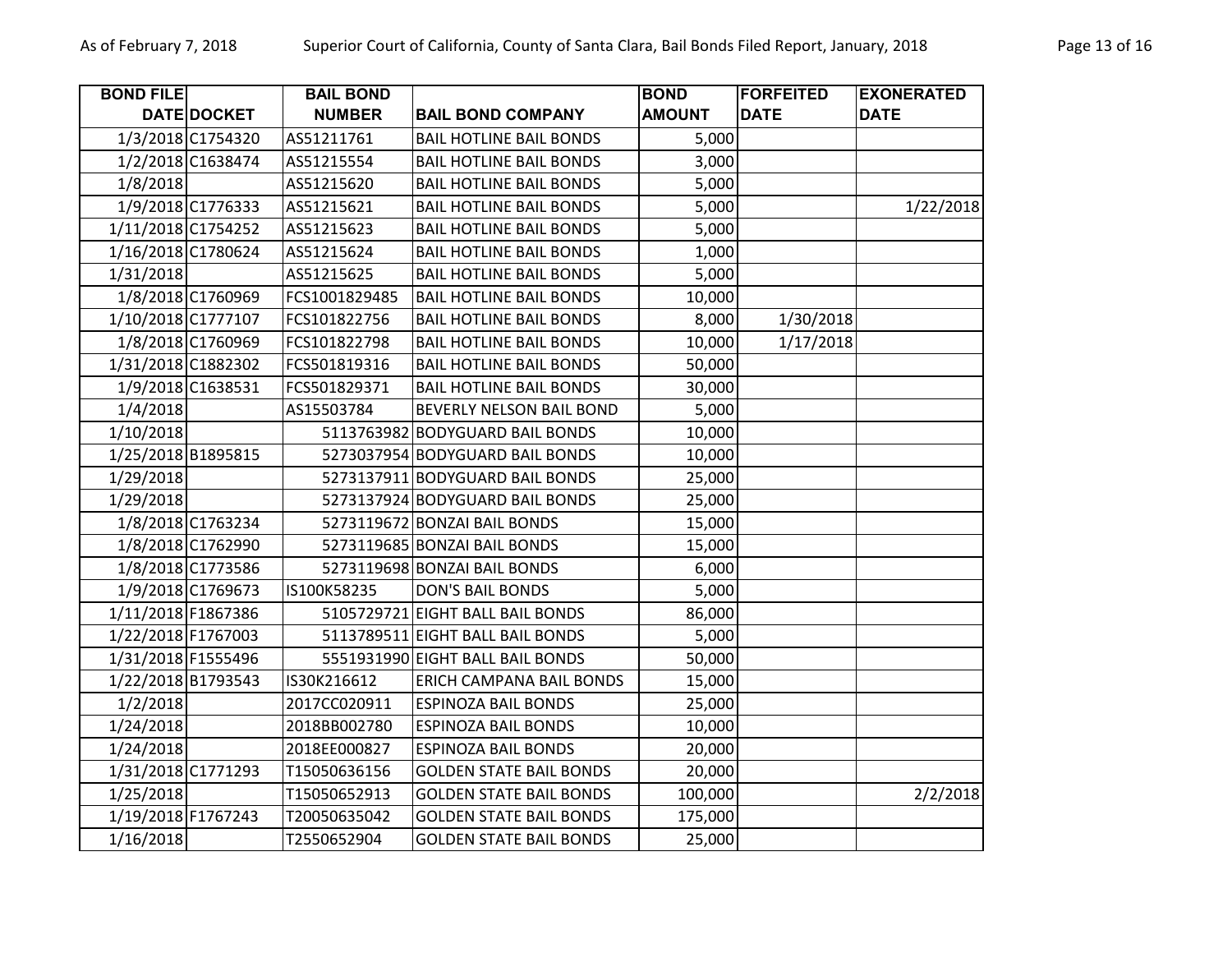| <b>BOND FILE</b>   |                    | <b>BAIL BOND</b> |                                | <b>BOND</b>   | <b>FORFEITED</b> | <b>EXONERATED</b> |
|--------------------|--------------------|------------------|--------------------------------|---------------|------------------|-------------------|
|                    | DATE DOCKET        | <b>NUMBER</b>    | <b>BAIL BOND COMPANY</b>       | <b>AMOUNT</b> | <b>DATE</b>      | <b>DATE</b>       |
| 1/16/2018          |                    | T2550652905      | <b>GOLDEN STATE BAIL BONDS</b> | 25,000        |                  |                   |
| 1/16/2018 C1780731 |                    | T2550652906      | <b>GOLDEN STATE BAIL BONDS</b> | 25,000        |                  |                   |
| 1/8/2018           |                    | T2550652908      | <b>GOLDEN STATE BAIL BONDS</b> | 25,000        |                  |                   |
|                    | 1/31/2018 C1773806 | 2018BB002558     | <b>GOTHAM BAIL BONDS</b>       | 1,000         |                  |                   |
|                    | 1/9/2018 F1765439  |                  | 5105727037 JAG BAIL BONDS, INC | 75,000        |                  |                   |
|                    | 1/9/2018 F1766957  |                  | 5113799109 JAG BAIL BONDS, INC | 10,000        |                  |                   |
|                    | 1/9/2018 F1764863  |                  | 5273119656 JAG BAIL BONDS, INC | 16,000        |                  |                   |
| 1/16/2018          |                    |                  | 5551911363 JAG BAIL BONDS, INC | 25,000        |                  |                   |
| 1/31/2018          |                    |                  | 5551925511 JAG BAIL BONDS, INC | 10,000        |                  |                   |
| 1/9/2018           |                    | B314403031       | <b>LATINO BAIL BONDS</b>       | 25,000        |                  |                   |
|                    | 1/9/2018 C1757092  | B314403032       | <b>LATINO BAIL BONDS</b>       | 15,000        |                  |                   |
|                    | 1/8/2018 C1881047  | B514501761       | <b>LATINO BAIL BONDS</b>       | 40,000        |                  |                   |
| 1/8/2018           |                    | B514501762       | <b>LATINO BAIL BONDS</b>       | 50,000        |                  |                   |
|                    | 1/8/2018 C1780631  |                  | 5105718136 LE BAIL BONDS       | 60,000        |                  |                   |
|                    | 1/29/2018 C1882217 |                  | 5105725822 LE BAIL BONDS       | 60,000        |                  |                   |
|                    | 1/17/2018 C1515221 |                  | 5113501045 LE BAIL BONDS       | 10,000        |                  |                   |
| 1/8/2018           |                    |                  | 5113684926 LE BAIL BONDS       | 10,000        |                  |                   |
|                    | 1/10/2018 C1475684 |                  | 5113698525 LE BAIL BONDS       | 5,000         |                  |                   |
|                    | 1/5/2018 C1778298  |                  | 5113743735 LE BAIL BONDS       | 5,000         | 1/8/2018         |                   |
|                    | 1/23/2018 C1780875 |                  | 5150133579 LE BAIL BONDS       | 150,000       |                  |                   |
|                    | 1/19/2018 C1646424 |                  | 5273037222 LE BAIL BONDS       | 20,000        |                  |                   |
|                    | 1/9/2018 C1881173  |                  | 5273037251 LE BAIL BONDS       | 25,000        |                  |                   |
| 1/4/2018           |                    |                  | 5273078131 LE BAIL BONDS       | 25,000        |                  |                   |
| 1/23/2018          |                    |                  | 5273084929 LE BAIL BONDS       | 20,000        |                  |                   |
| 1/8/2018           |                    |                  | 5273084945 LE BAIL BONDS       | 25,000        |                  |                   |
| 1/16/2018          |                    |                  | 5273085038 LE BAIL BONDS       | 16,000        |                  |                   |
| 1/23/2018          |                    |                  | 5551901030 LE BAIL BONDS       | 40,000        |                  |                   |
|                    | 1/19/2018 C1646424 |                  | 5551901069 LE BAIL BONDS       | 30,000        |                  |                   |
| 1/23/2018          |                    |                  | 5551901100 LE BAIL BONDS       | 30,000        |                  |                   |
|                    | 1/5/2018 B1895711  |                  | 5551907269 LE BAIL BONDS       | 50,000        | 1/5/2018         |                   |
| 1/31/2018          |                    | AS100147846      | <b>LUNA BAIL BONDS</b>         | 77,000        |                  |                   |
|                    | 1/9/2018 B1794283  | AS150101028      | <b>LUNA BAIL BONDS</b>         | 125,000       | 1/24/2018        |                   |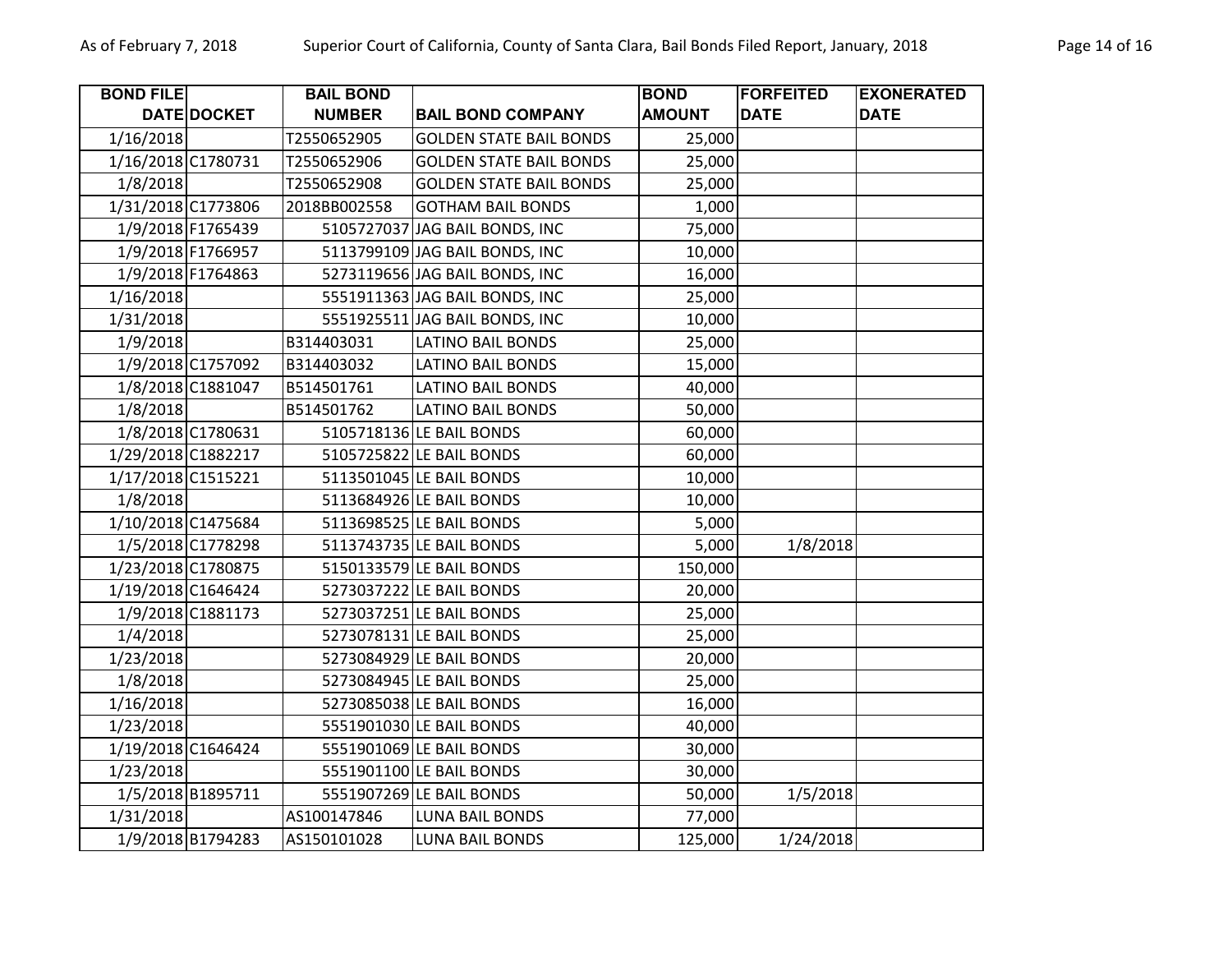| <b>BOND FILE</b>   |                    | <b>BAIL BOND</b> |                             | <b>BOND</b>   | <b>FORFEITED</b> | <b>EXONERATED</b> |
|--------------------|--------------------|------------------|-----------------------------|---------------|------------------|-------------------|
|                    | DATE DOCKET        | <b>NUMBER</b>    | <b>BAIL BOND COMPANY</b>    | <b>AMOUNT</b> | <b>DATE</b>      | <b>DATE</b>       |
| 1/3/2018           |                    | AS15502491       | <b>LUNA BAIL BONDS</b>      | 15,000        |                  |                   |
| 1/23/2018 F1557813 |                    | AS250100747      | <b>LUNA BAIL BONDS</b>      | 200,000       |                  |                   |
|                    | 1/10/2018 C1497257 | AS25271927       | <b>LUNA BAIL BONDS</b>      | 15,000        |                  |                   |
|                    | 1/24/2018 C1644946 | AS25271928       | LUNA BAIL BONDS             | 25,000        |                  |                   |
| 1/4/2018           |                    | AS25273264       | <b>LUNA BAIL BONDS</b>      | 16,000        |                  |                   |
| 1/16/2018          |                    | AS25273266       | <b>LUNA BAIL BONDS</b>      | 25,000        |                  |                   |
|                    | 1/24/2018 C1881550 | AS25273267       | <b>LUNA BAIL BONDS</b>      | 20,000        |                  |                   |
| 1/23/2018          |                    | AS25275400       | <b>LUNA BAIL BONDS</b>      | 25,000        |                  |                   |
| 1/31/2018          |                    | AS25275401       | <b>LUNA BAIL BONDS</b>      | 25,000        |                  |                   |
| 1/31/2018          |                    | AS25275402       | <b>LUNA BAIL BONDS</b>      | 25,000        |                  |                   |
| 1/23/2018          |                    | AS500100402      | <b>LUNA BAIL BONDS</b>      | 116,000       |                  |                   |
| 1/4/2018           |                    | AS51209067       | <b>LUNA BAIL BONDS</b>      | 5,000         |                  |                   |
|                    | 1/8/2018 C1776515  | AS51209068       | <b>LUNA BAIL BONDS</b>      | 5,000         |                  |                   |
| 1/18/2018 F1764184 |                    | IS100K58728      | <b>METRO ONE BAIL BONDS</b> | 100,000       |                  |                   |
|                    | 1/25/2018 B1795610 | IS50K133601      | <b>METRO ONE BAIL BONDS</b> | 15,000        |                  |                   |
|                    | 1/31/2018 C1779115 | 2018CC008014     | MITCH SLAUGHTER BAIL BONDS  | 15,000        |                  |                   |
| 1/23/2018          |                    | AS100144865      | PACIFIC COAST BAIL BONDS    | 25,000        |                  |                   |
| 1/23/2018          |                    | AS25274247       | PACIFIC COAST BAIL BONDS    | 20,000        |                  |                   |
| 1/16/2018          |                    | A152215006       | PREMIERE BAIL BONDS         | 10,000        |                  |                   |
|                    | 1/31/2018 C1777931 | A152215240       | PREMIERE BAIL BONDS         | 10,000        |                  |                   |
|                    | 1/17/2018 B1794998 | A310001310       | PREMIERE BAIL BONDS         | 25,000        |                  |                   |
|                    | 1/25/2018 F1767234 | A310002033       | PREMIERE BAIL BONDS         | 25,000        |                  |                   |
|                    | 1/9/2018 C1778457  | A310002438       | PREMIERE BAIL BONDS         | 30,000        |                  |                   |
|                    | 1/3/2018 C1778262  | A72309477        | PREMIERE BAIL BONDS         | 5,000         |                  |                   |
| 1/17/2018          |                    | 2018BB002736     | RAMIREZ BAIL BONDS          | 10,000        |                  |                   |
|                    | 1/3/2018 F1867512  | 2018BB003062     | RAMIREZ BAIL BONDS          | 10,000        |                  |                   |
| 1/24/2018          |                    | 2018CC002054     | RAMIREZ BAIL BONDS          | 25,000        |                  |                   |
| 1/25/2018          |                    | 2018CC002055     | RAMIREZ BAIL BONDS          | 25,000        |                  |                   |
|                    | 1/11/2018 C1780337 | AC00955430       | <b>REIDY BAIL BONDS</b>     | 5,000         |                  |                   |
| 1/9/2018           |                    | IS30K215362      | S & H BAIL BONDS            | 10,000        |                  |                   |
|                    | 1/26/2018 F1766922 | 2018BB002923     | <b>TAPOUT BAIL BONDS</b>    | 10,000        |                  |                   |
|                    | 1/3/2018 F1767048  | 2018CC002242     | <b>TAPOUT BAIL BONDS</b>    | 15,000        |                  |                   |